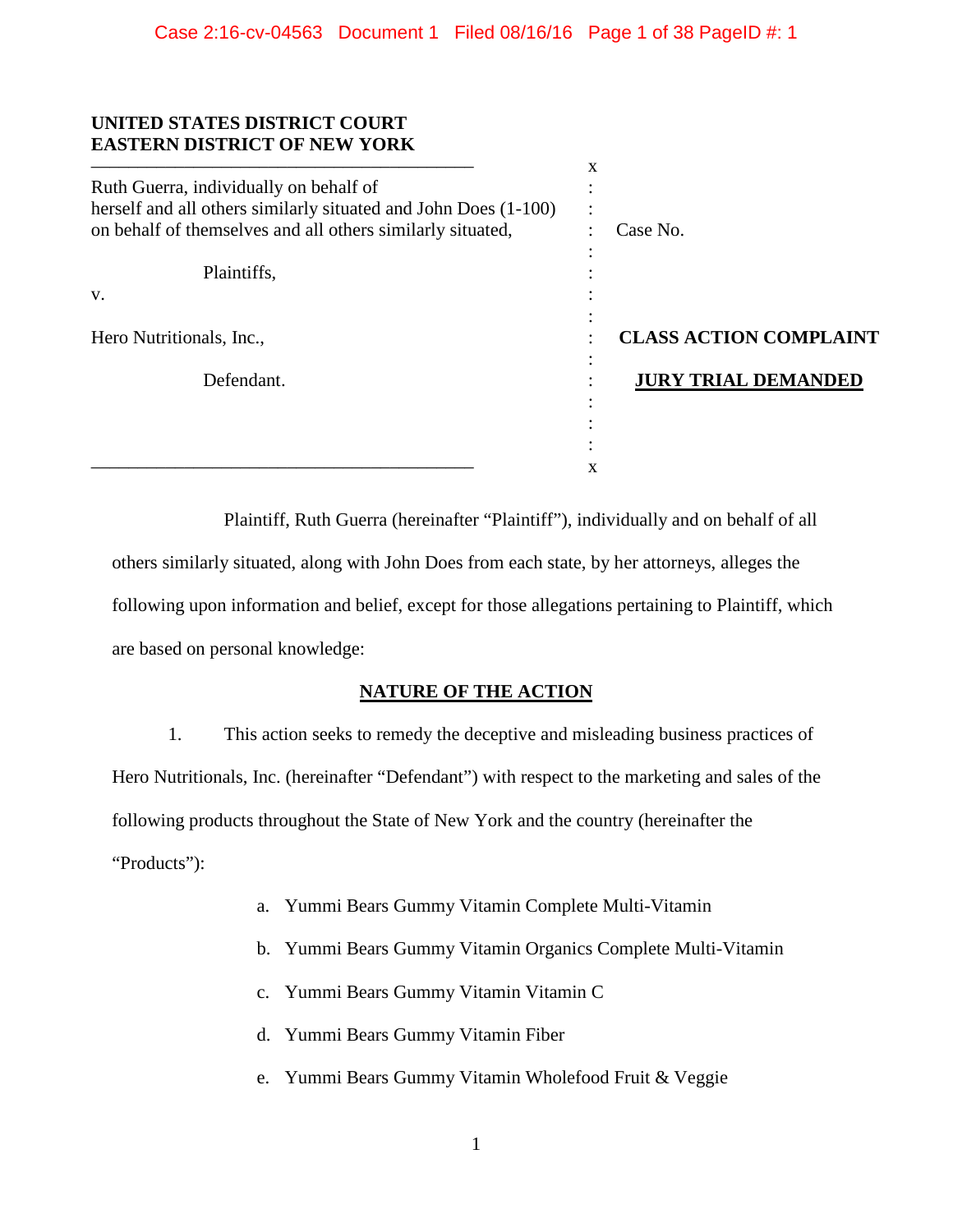- f. Yummi Bears Gummy Vitamin Omega 3 & DHA
- g. Yummi Bears Gummy Vitamin Echinacea & Vitamin C & Zinc
- h. Yummi Bears Gummy Vitamin Vitamin D3 600 IU
- i. Yummi Bears Gummy Vitamin Complete Multi-Vitamin
- j. Yummi Bears Gummy Vitamin Sugar Free Vitamin D3 1000 IU
- k. Yummi Bears Gummy Vitamin Calcium & Vitamin D3
- l. Yummi Bears Gummy Vitamin Sugar Free Complete Multi-Vitamin
- m. Yummi Bears Gummy Vitamin Fish Free Omega 3 with Chia Seed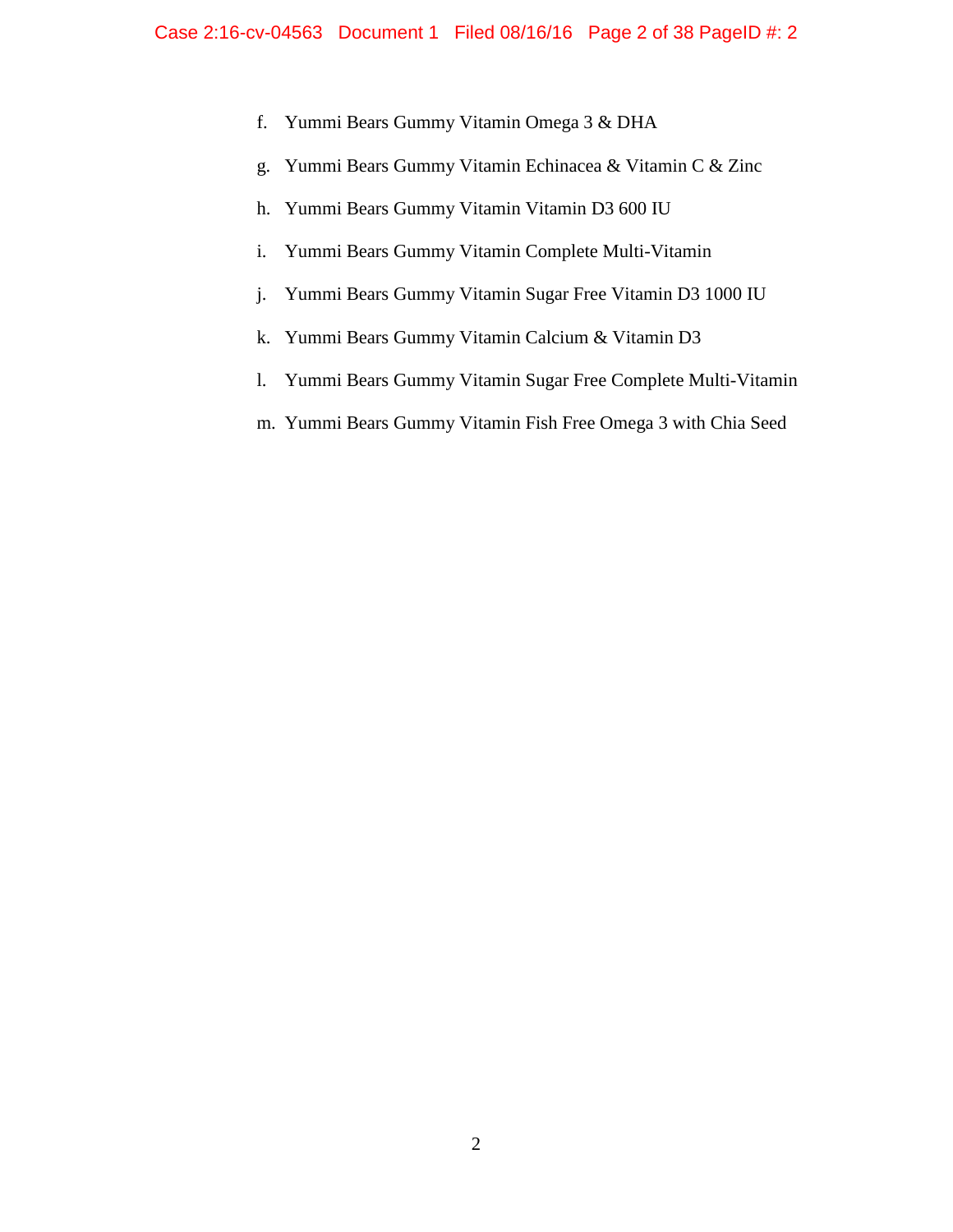Yummi Bears Gummy Vitamin Complete Multi-Vitamin



Ingredients:

Vitamin E (as d-alpha-tocopheryl acetate) Calcium (as calcium citrate) Gelatin Citric Acid Lactic Acid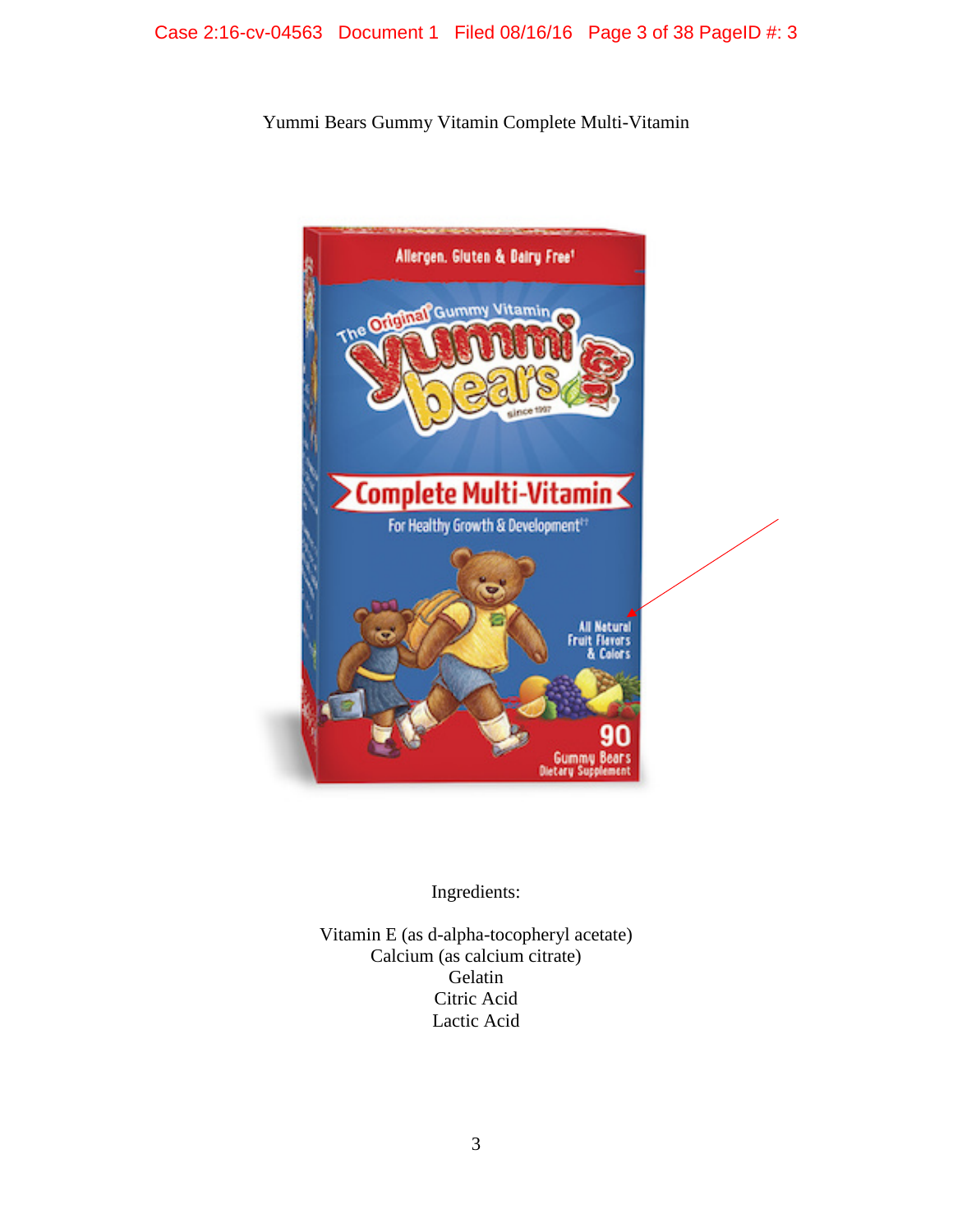

Yummi Bears Gummy Vitamin Organics Complete Multi-Vitamin

Ingredients: Calcium (as calcium citrate) Citric Acid Sodium Citrate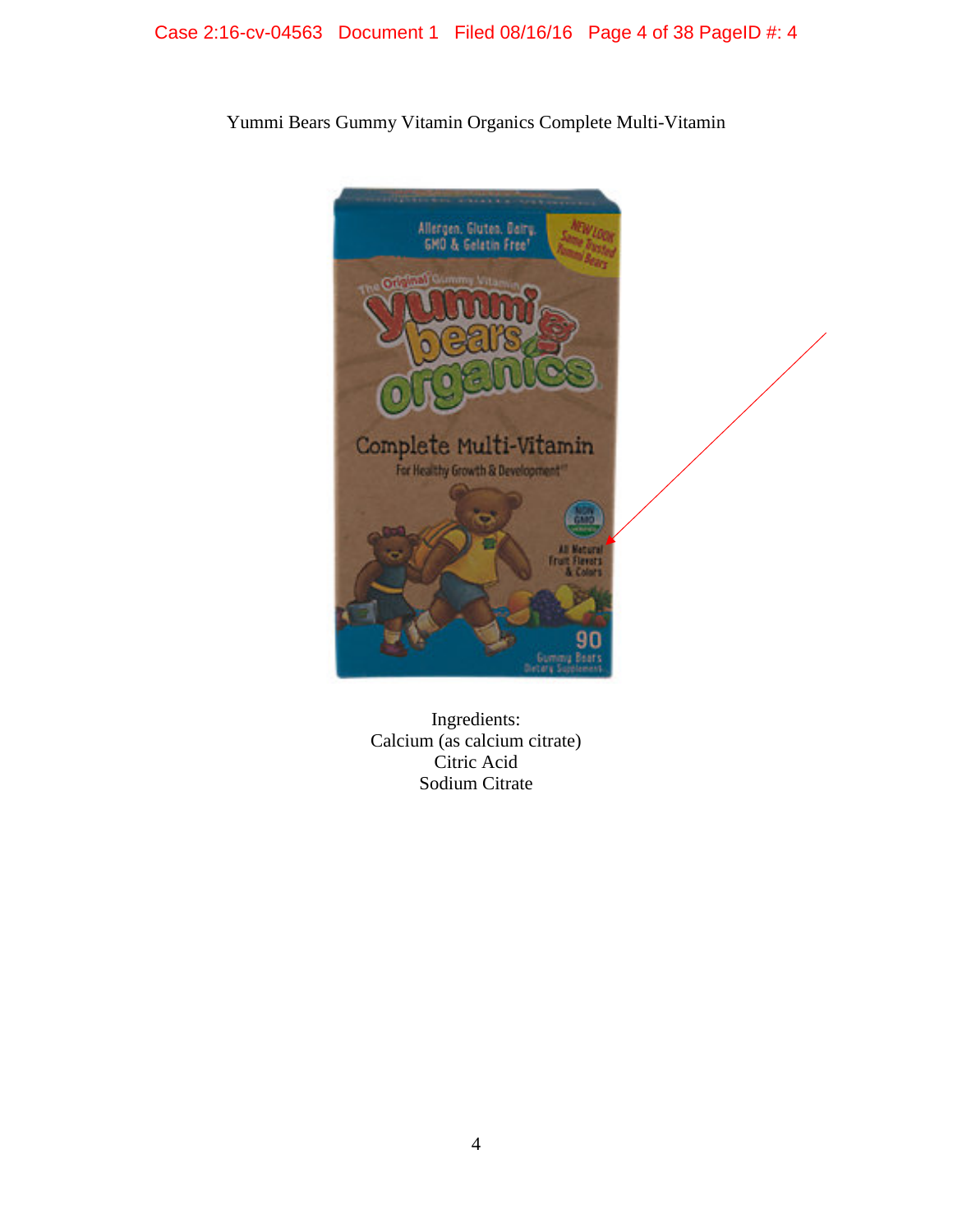# Case 2:16-cv-04563 Document 1 Filed 08/16/16 Page 5 of 38 PageID #: 5

Yummi Bears Gummy Vitamin Calcium & Vitamin D3



Ingredients:

Calcium (as tricalcium phosphate) Phosphorus (as tricalcium phosphate) Citric Acid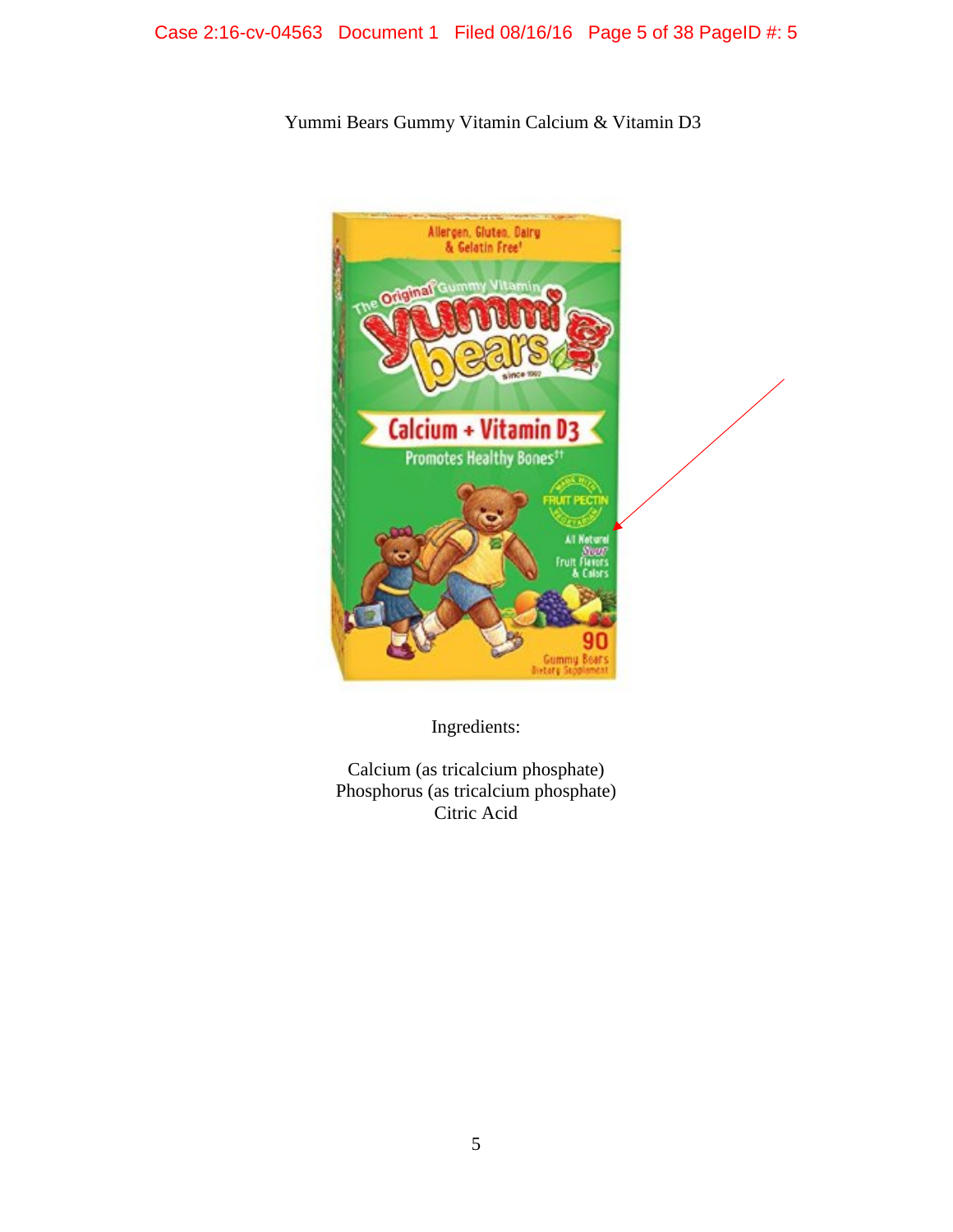

Yummi Bears Gummy Vitamin Fish Free Omega 3 with Chia Seed

Ingredients:

Pectin (as trisodium citrate) Citric Acid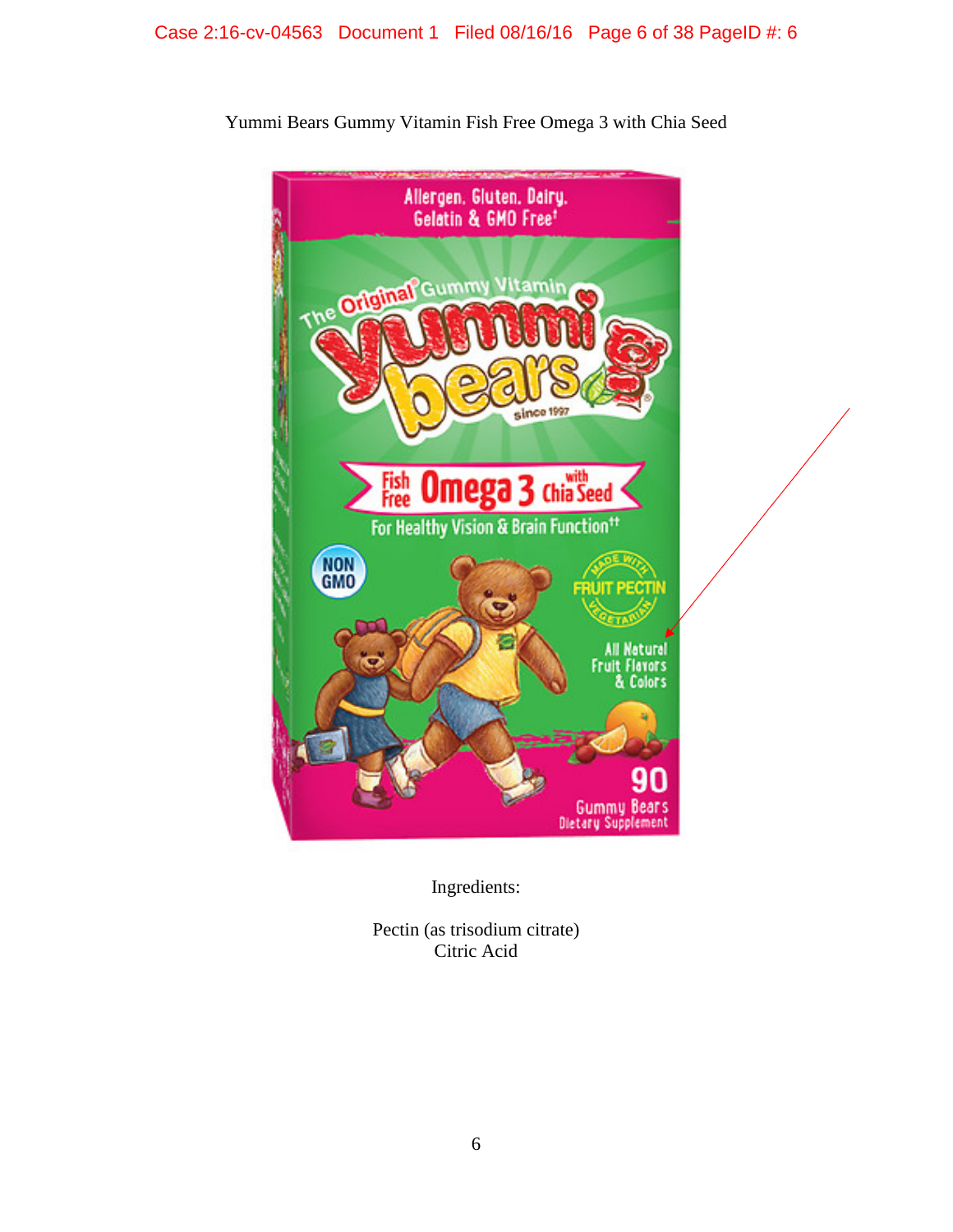### Case 2:16-cv-04563 Document 1 Filed 08/16/16 Page 7 of 38 PageID #: 7

2. Defendant manufactures, sells, and distributes the Products using a marketing and advertising campaign designed to appeal to consumers who prefer natural products without synthetic chemicals. To that end, they tout their Products as "All Natural". However, Defendant's advertising and marketing campaign is false, deceptive, and misleading because the Products contain various artificial and synthetic chemical ingredients.

3. Plaintiff and those similarly situated ("Class Members") relied on Defendant's misrepresentations that the Products are "All Natural" when purchasing the Products. Plaintiff and Class Members paid a premium for the Products over and above comparable products that did not purport to be "All Natural". Given that Plaintiff and Class Members paid a premium for the Products based on Defendant's misrepresentations that they are "All Natural", Plaintiff and Class Members suffered an injury in the amount of the premium paid.

4. Defendant's conduct violated and continues to violate New York General Business Law §§ 349 and 350, the consumer protection statutes of all 50 states, and the Magnuson-Moss Warranty Act. Defendant breached and continues to breach its express and implied warranties regarding the Products. Defendant has been and continues to be unjustly enriched. Accordingly, Plaintiff brings this action against Defendant on behalf of herself and Class Members who purchased the Products during the applicable statute of limitations period (the "Class Period").

#### **JURISDICTION AND VENUE**

5. Jurisdiction is proper pursuant to 28 U.S.C. § 1332(d)(2). Plaintiff is a citizen of the State of New York and resides in Nassau County, New York. Defendant is a corporation with its principal place of business in Santa Ana, California, and is organized and existing under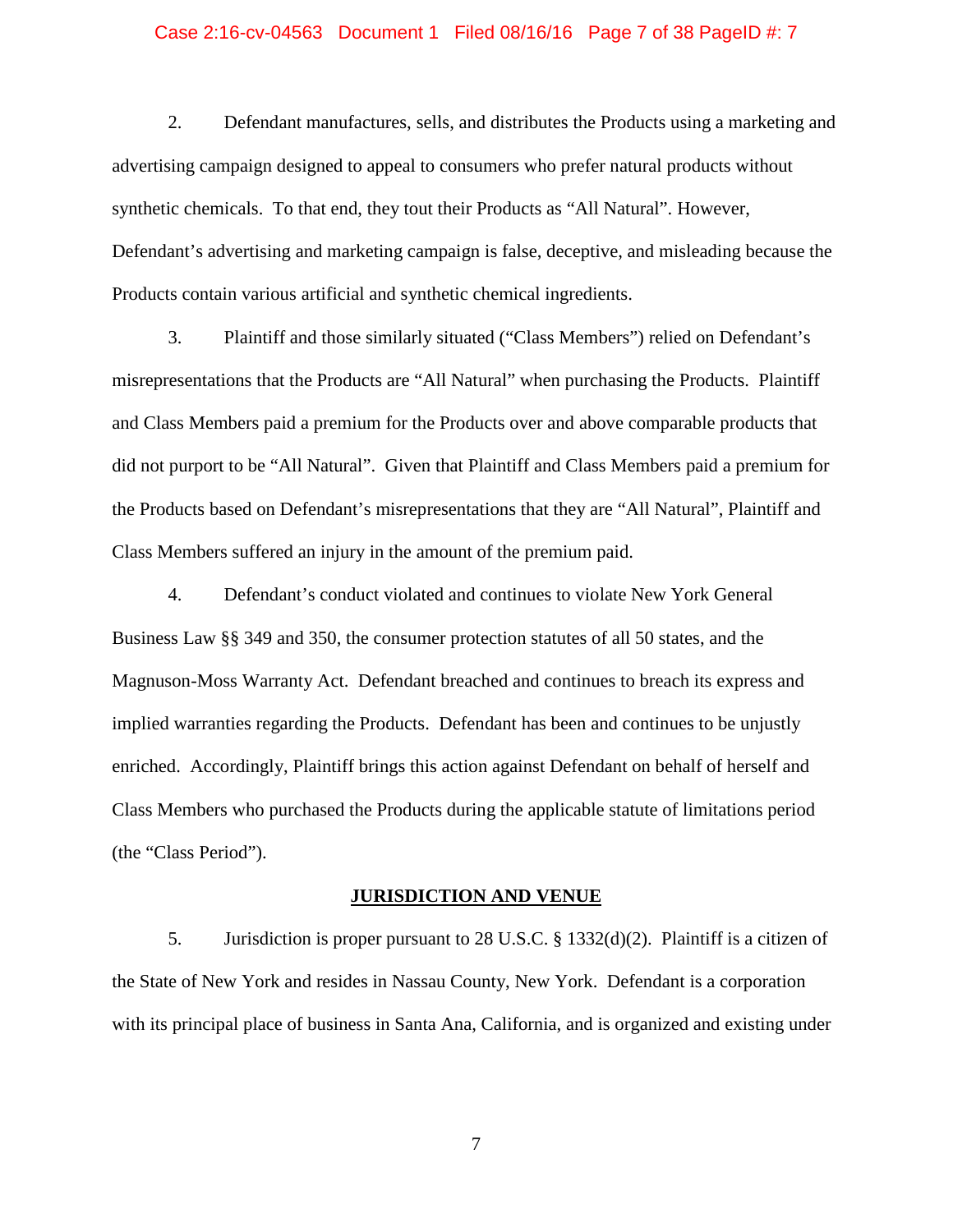### Case 2:16-cv-04563 Document 1 Filed 08/16/16 Page 8 of 38 PageID #: 8

the laws of the State of California. Upon information and belief, the amount in controversy is in excess of \$5,000,000, exclusive of interests and costs.

6. This Court has personal jurisdiction over Defendant because Defendant conducts and transacts business in the State of New York, contracts to supply goods within the State of New York, and supplies goods within the State of New York.

7. Venue is proper because Plaintiff and many Class Members reside in the Eastern District of New York, and throughout the State of New York.

### **PARTIES**

#### **Plaintiff**

8. Plaintiff is an individual consumer who, at all times material hereto, was a citizen of Nassau County, New York. During the Class Period Plaintiff purchased the Products online via Amazon in the State of New York.

9. Plaintiff purchased the Products because she saw the labeling, advertising, the Defendant's website, and read the packaging, which represented that the Products are "All Natural". Plaintiff relied on Defendant's false, misleading, and deceptive representations that the Products are "All Natural". Had Plaintiff known the truth—that the representations she relied upon in making her purchases were false, misleading, and deceptive—she would not have purchased the Products at a premium price.

#### **Defendant**

10. Defendant is a corporation organized and existing under the laws of the State of California with its principal place of business in Santa Ana, California. Defendant manufactures, markets, advertises and distributes the Products throughout the United States. Defendant created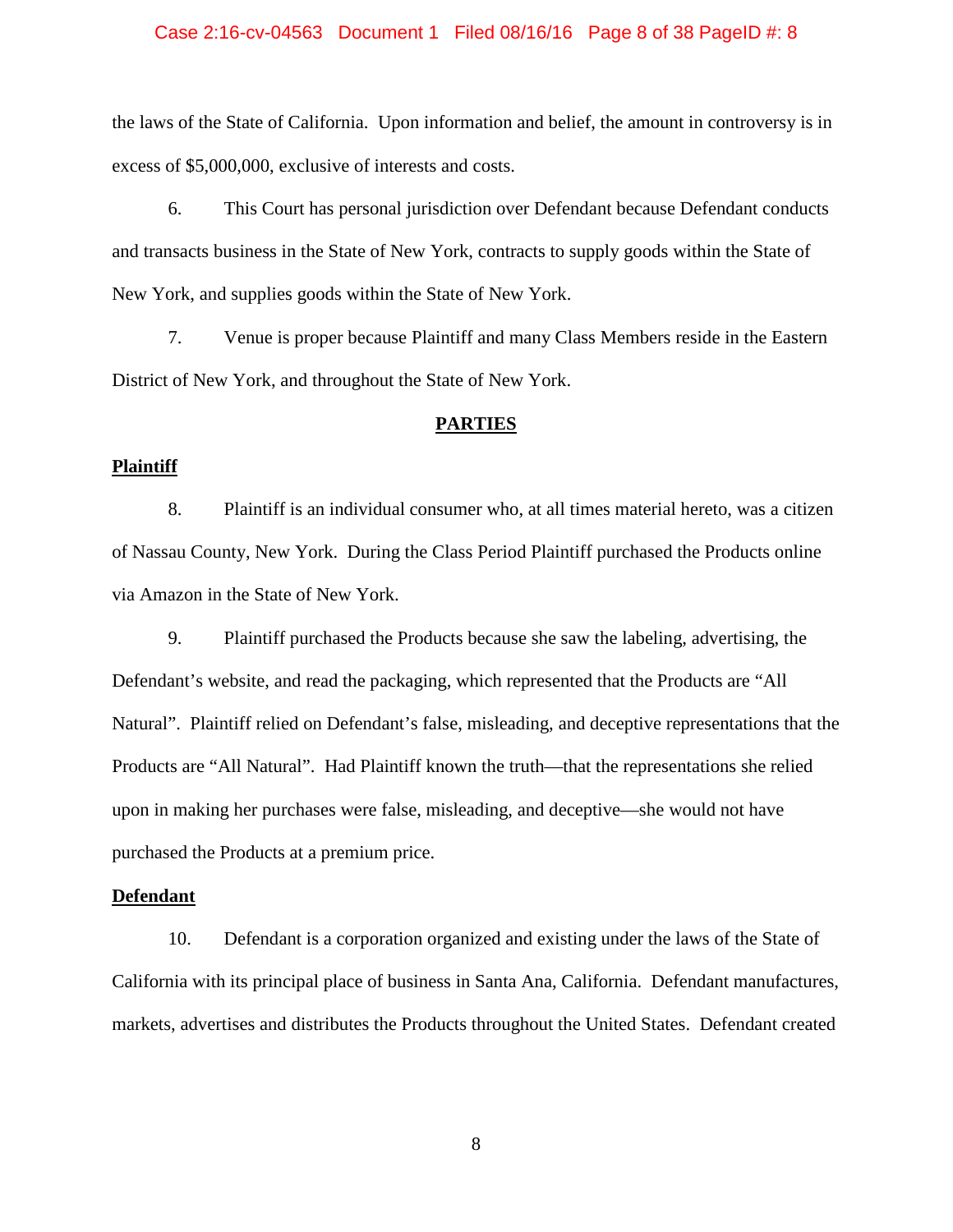### Case 2:16-cv-04563 Document 1 Filed 08/16/16 Page 9 of 38 PageID #: 9

and/or authorized the false, misleading and deceptive advertisements, packaging and labeling for the Products.

### **FACTUAL BACKGROUND**

11. Consumers have become increasingly concerned about the effects of synthetic and chemical ingredients in cleaning products, bath and beauty products and everyday household products. Companies such as the Defendant have capitalized on consumers' desire for purportedly "natural products." Indeed, consumers are willing to pay, and have paid, a premium for products branded "natural" over products that contain synthetic ingredients. In 2010, sales of natural products grew 6% to \$[1](#page-8-0)17 billion.<sup>1</sup> Reasonable consumers, including Plaintiff and Class Members, value natural products for important reasons, including the belief that they are safer and healthier than alternative products that are not represented as natural.

12. Despite the Products containing a number of synthetic ingredients, Defendant markets the Products as being "All Natural".

13. As depicted below, the Products' packaging prominently represents that the Products are "All Natural". But, despite these representations, the Products contain ingredients that are not "All Natural". Plaintiff read and relied upon each of the aforementioned representations on the Products' packaging.

<span id="page-8-0"></span> 1 *About the Natural Products Association,* NATURAL PRODUCTS ASSOCIATION (last accessed July 3, 2015), http://www.npainfo.org/NPA/About\_NPA/NPA/AboutNPA/AbouttheNaturalProductsAssociation.aspx?hkey=8d3a1 5ab-f44f-4473-aa6e-ba27ccebcbb8; *Chemical Blessings What Rousseau Got Wrong*, THE ECONOMIST, Feb. 4, 2008, available at http://www.economist.com/node/10633398; *see also* Hunger Oatman-Standford, *What Were We Thinking? The Top 10 Most Dangerous Ads*, COLLECTORS WEEKLY (Aug. 22, 2012), http://www.collectorsweekly.com/articles/the-top-10-most-dangerous-ads/ (featuring advertisements for dangerous

synthetic chemicals that were once marketed as safe).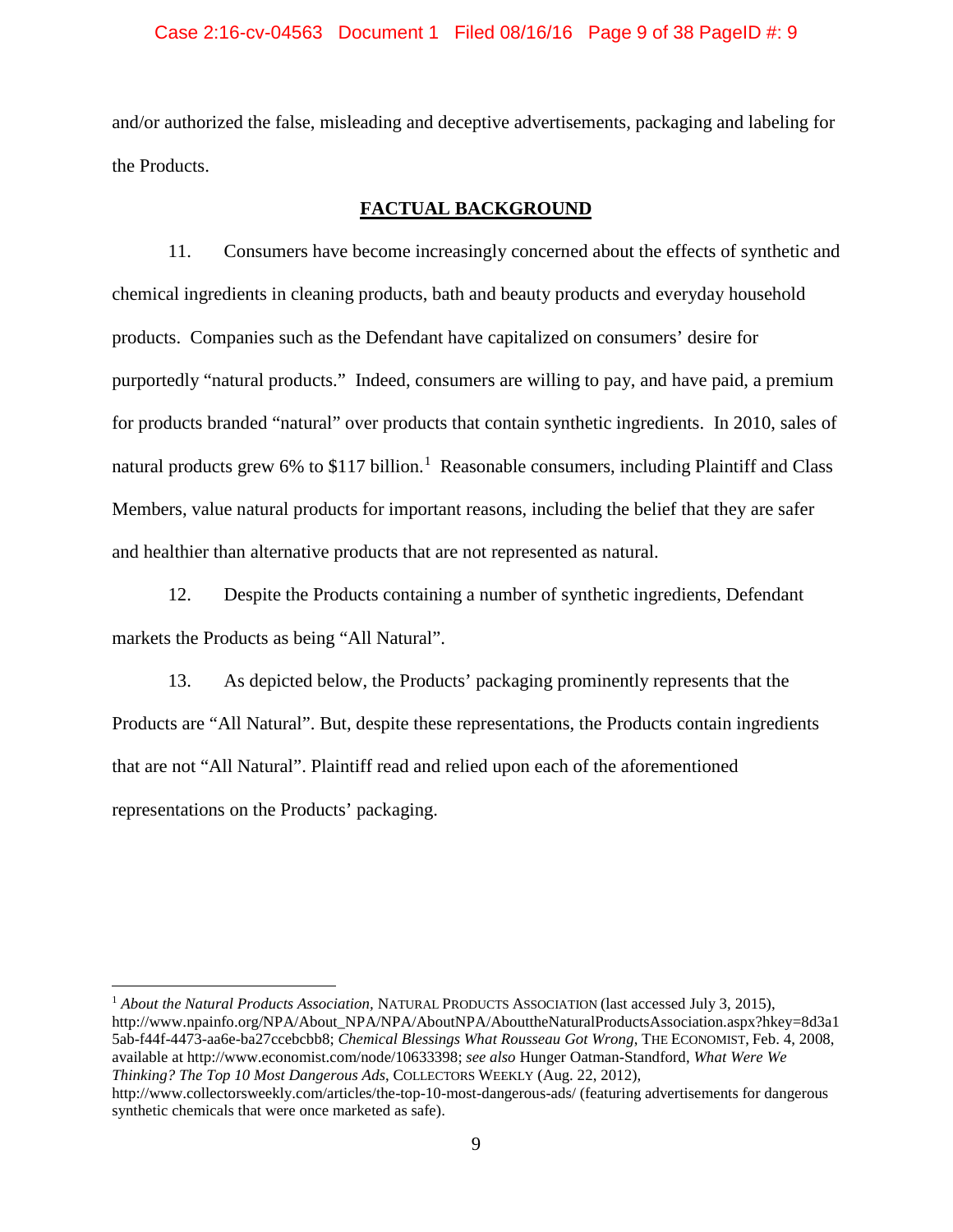| <b>Synthetic Ingredients</b> |                          |
|------------------------------|--------------------------|
|                              | Tocopheryl               |
|                              | Acetate                  |
|                              | Calcium Citrate          |
|                              | Gelatin                  |
|                              | Citric Acid              |
|                              | Lactic Acid              |
|                              | Sodium Citrate           |
|                              | Tricalcium               |
|                              | Phosphate                |
|                              | <b>Trisodium Citrate</b> |

14. Defendant's representations that the Products are "All Natural" is false, misleading, and deceptive because the Products contain ingredients that are, as set forth and described below, synthetic and artificial.

- **a. Tocopheryl Acetate** is a synthetic, inert ingredient used pre and post-harvest as an ingredient in pesticide formulations applied to growing crops or to raw agricultural commodities after harvest. *See* 40 C.F.R. §180.910.
- **b. Gelatin** is a synthetic ingredient that is commercially processed using hydrolysis. *See* 9 C.F.R. §94.20.
- **c. Tricalcium Phosphate** is a synonym for calcium phosphate tribasic. It has an international numbering system for food additives ("INS") of 341 (iii). It consists of a variable mixture of calcium phosphates with an approximate chemical composition of 10CAO.3P205.H20. It is a recognized synthetic chemical under federal regulations. *See* 7 C.F.R. §205.605(b).
- **d. Calcium Citrate** is the calcium salt of citric acid. It is a synthetic ingredient prepared by neutralizing citric acid with calcium hydroxide or calcium carbonate. *See* 21 C.F.R. §184.1195.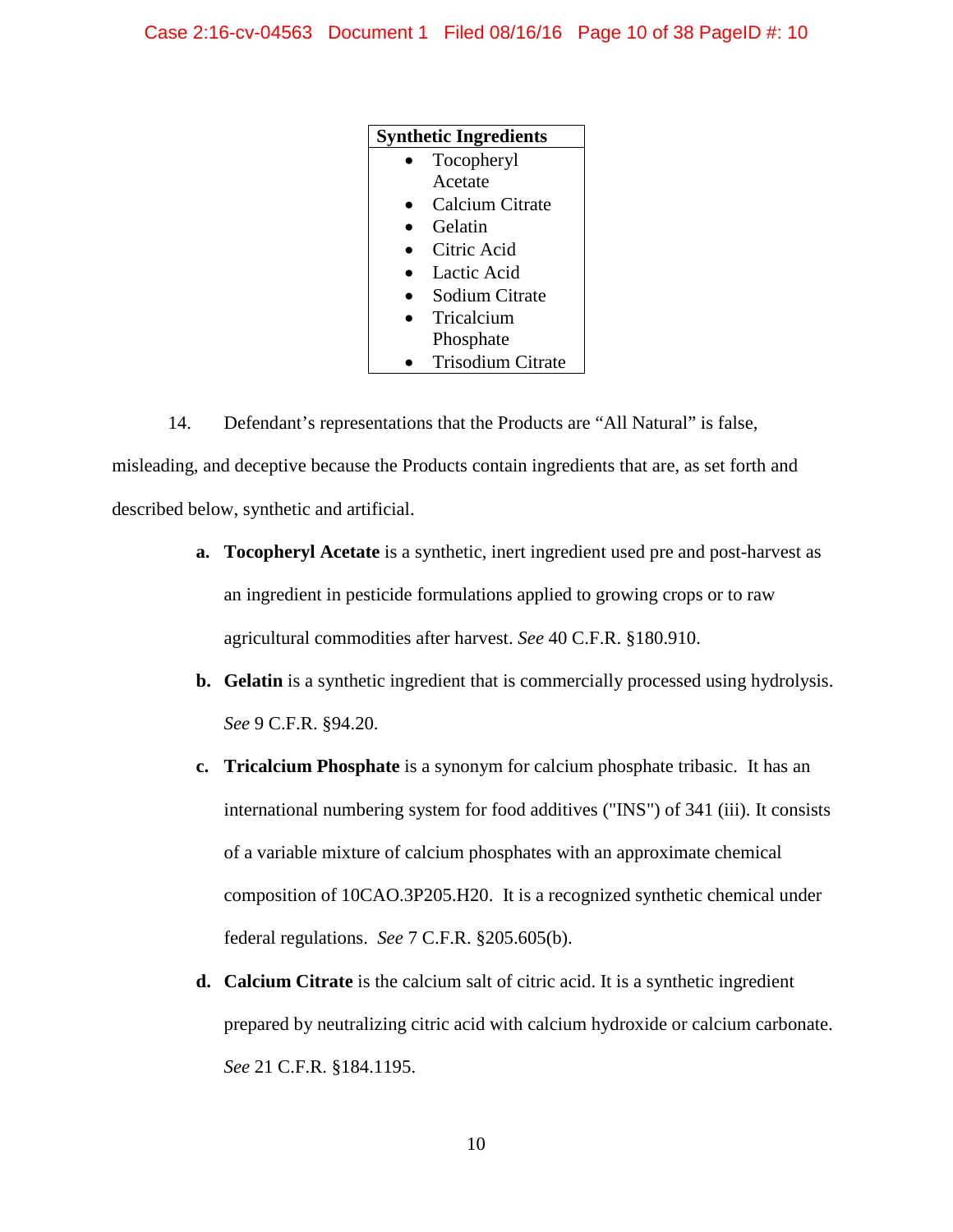- **e. Sodium Citrate/ Trisodium Citrate** is the sodium salt of citric acid synthesized by reacting sodium carbonate with citric acid, and is often used as an anticoagulant or blood thinner. It is a recognized synthetic chemical under federal regulations. *See* 7 C.F.R. §205.605(b). It is sometimes used in food as a preservative or to provide a tart flavor in drinks and sauces.
- **f. Citric Acid** is (2-hydroxy-propane-1, 2,3-tricarboxylic acid) is a synthetic substance. While the chemical's name has the word "citric" in it, citric acid is no longer extracted from the citrus fruit but industrially manufactured by fermenting certain genetically mutant strains of the black mold fungus, *Aspergillusniger*. A technical evaluation report for the substance citric acid compiled by the United States Department of Agriculture, Agricultural Marketing Service ("USDA AMS") for the National Organic Program classified citric acid as "Synthetic Allowed". *See* Page 4, *available*

*at* [http://www.ams.usda.gov/AMSv1.0/getfile?dDocName=STELPRDC5067876.](http://www.ams.usda.gov/AMSv1.0/getfile?dDocName=STELPRDC5067876) As one

of the USDA AMS reviewers commented,

"[Citric acid] is a natural[ly] occurring substance that commercially goes through numerous chemical processes to get to [its] final usable form. This processing would suggest that it be classified as synthetic." *Id.* at 3.

The report further explains, under the "How Made" question, that citric acid is made –

"Traditionally by extraction from citrus juice, no longer commercially available. It is now extracted by fermentation of a carbohydrate substrate (often molasses) by citric acid bacteria, *Aspergillus niger* (a mold) or *Candida guilliermondii* (a yeast). Citric acid is recovered from the fermentation broth by a lime and sulfuric acid process in which the citric acid is first precipitated as a calcium salt and then reacidulated with sulfuric acid." *Id.* at 4.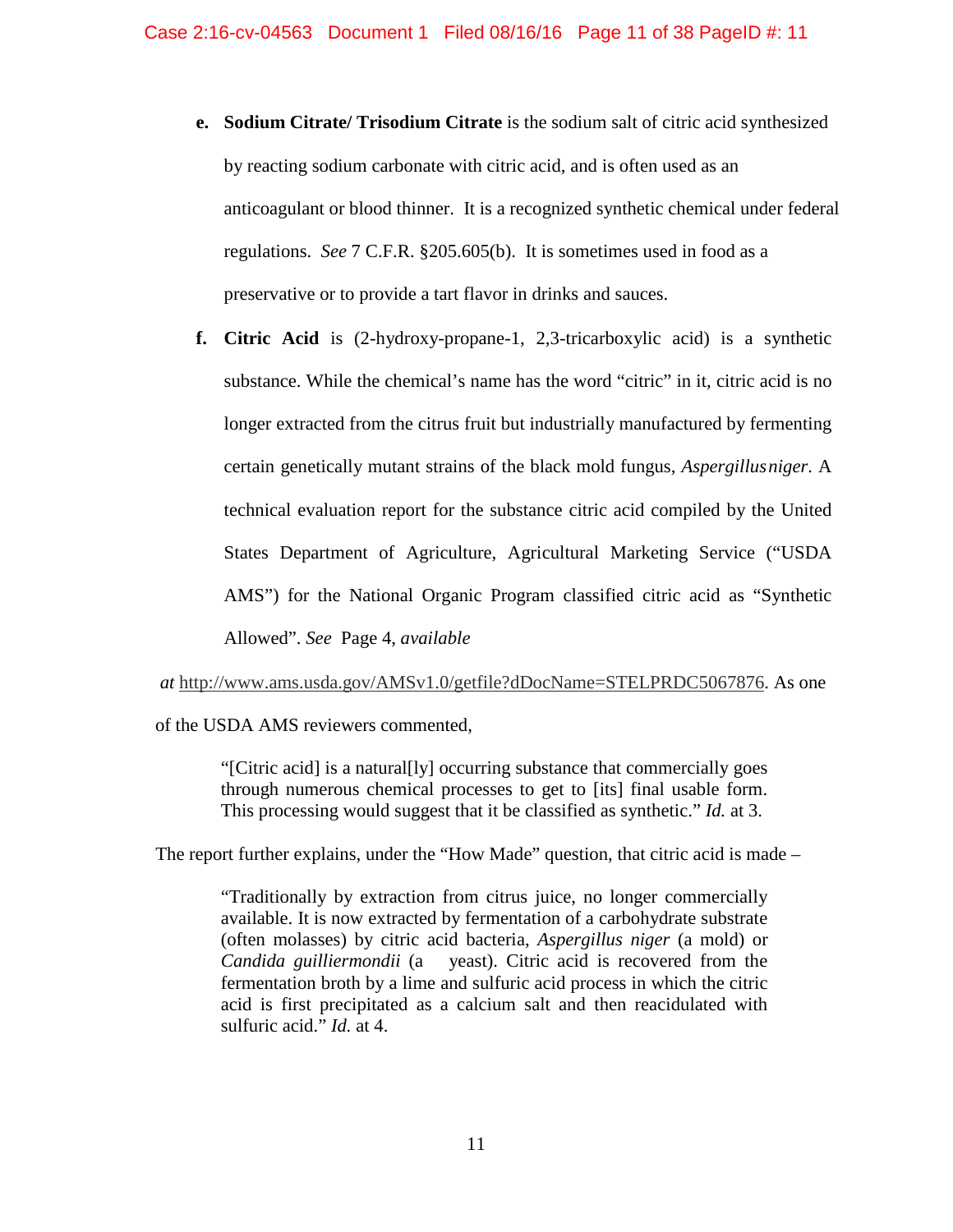**g. Lactic Acid** is a federally-listed synthetic substance that is added to foods as a synthetic flavorant, acidity regulator, and preservative. 21 C.F.R. § 172.515(b); *see also Food Ingredients and Colors,* E270, *Current EU Approved Additives and their E Numbers,* [http://www.food.gov.uk/policy-](http://www.food.gov.uk/policy-advice/additivesbranch/enumberlist)

[advice/additivesbranch/enumberlist#anchor\\_3.](http://www.food.gov.uk/policy-advice/additivesbranch/enumberlist) Although lactic acid exists naturally in some foods, it must be synthetically formulated for use as a food additive -- as is the case with the Products -- through commercial fermentation of carbohydrates or by using acetaldehyde and hydrogen cyanide to form lactronitrile, which is then chemically degraded via hydrolysis for form lactic acid. 21 C.F.R. § 184.1061(a).

15. Given the presence of these synthetic and artificial ingredients in the Products, Defendant's representations that the Products are "All Natural", is deceptive and misleading.

16. Congress has defined "synthetic" to mean a substance that is formulated or manufactured by a chemical process or by a process that chemically changes a substance extracted from naturally occurring plants, animals, or mineral sources, expect that such term shall not apply to substances created by naturally occurring biological processes. 7 U.S.C. § 6502 (2.1).

17. Surveys and other market research, including expert testimony Plaintiff intends to introduce, will demonstrate that the term "natural" is misleading to a reasonable consumer because the reasonable consumer believes that the term "natural," when used to describe a good such as the Products, means that it is free of synthetic ingredients.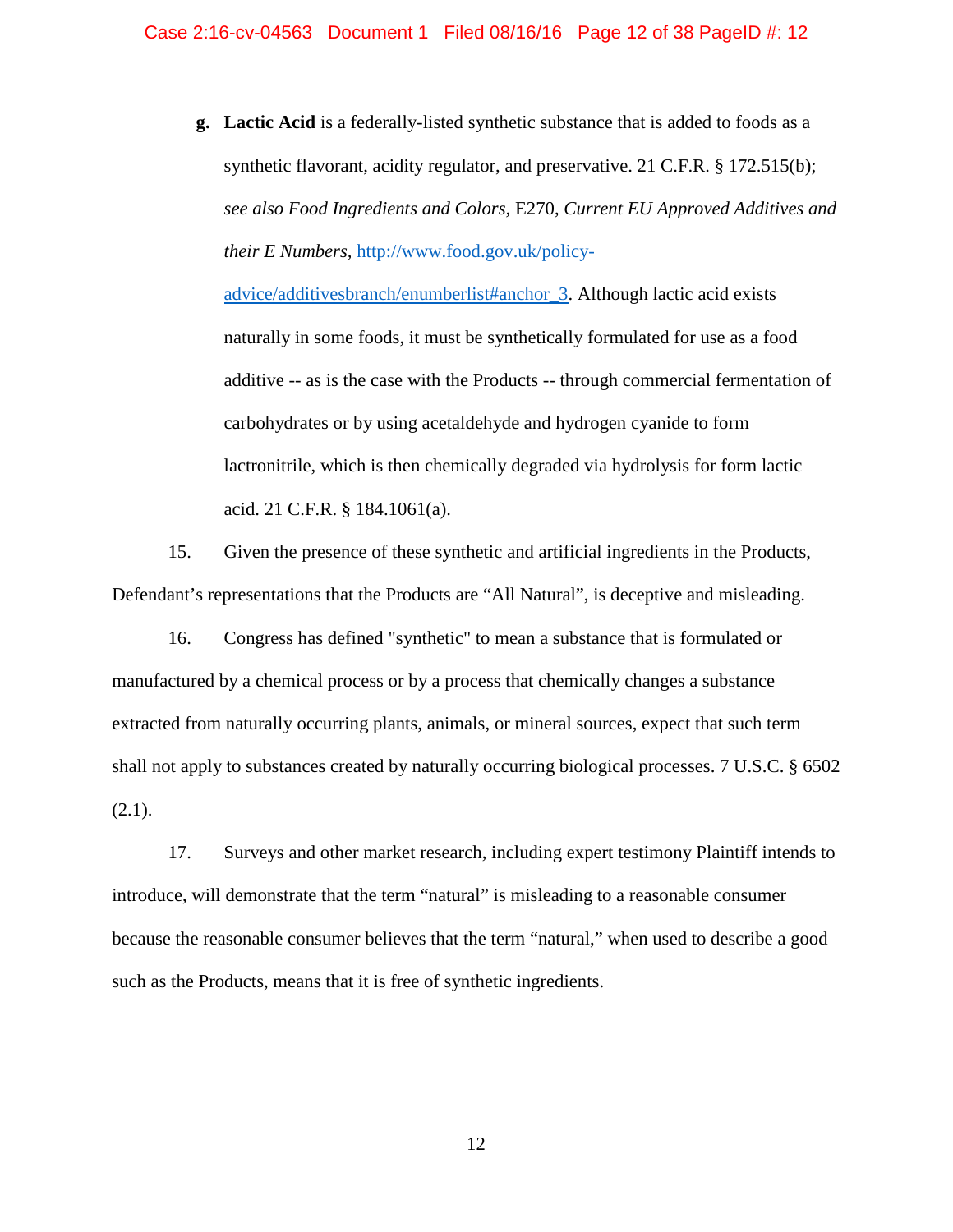#### Case 2:16-cv-04563 Document 1 Filed 08/16/16 Page 13 of 38 PageID #: 13

18. Consumers lack the meaningful ability to test or independently ascertain or verify whether a product is natural, especially at the point of sale. Consumers would not know the true nature of the ingredients merely by reading the ingredients label.

19. Discovering that the ingredients are not "All Natural" and are actually synthetic requires a scientific investigation and knowledge of chemistry beyond that of the average consumer. That is why, even though the ingredients stated above are identified on the back of the Products' packaging in the ingredients listed, the reasonable consumer would not understand – nor is she expected to understand - that these ingredients are synthetic.

20. Moreover, the reasonable consumer is not expected or required to scour the ingredients list on the back of the Products in order to confirm or debunk Defendant's prominent front-of-the-Products claims, representations, and warranties that the Products are "All Natural".

21. Defendant did not disclose that the ingredients stated above are synthetic ingredients. A reasonable consumer understands Defendant's "All Natural", claims to mean that the Products are "All Natural" and do not contain synthetic ingredients.

22. Defendant's representations that the Products are "All Natural" induced consumers, including Plaintiff and Class Members, to pay a premium to purchase the Products. Plaintiff and Class Members relied on Defendant's false and misleading misrepresentations in purchasing the Products at a premium price above comparable alternatives that are not represented to be "All Natural". If not for Defendant's misrepresentations, Plaintiff and Class Members would not have been willing to purchase the Products at a premium price. Accordingly, they have suffered an injury as a result of Defendant's misrepresentations.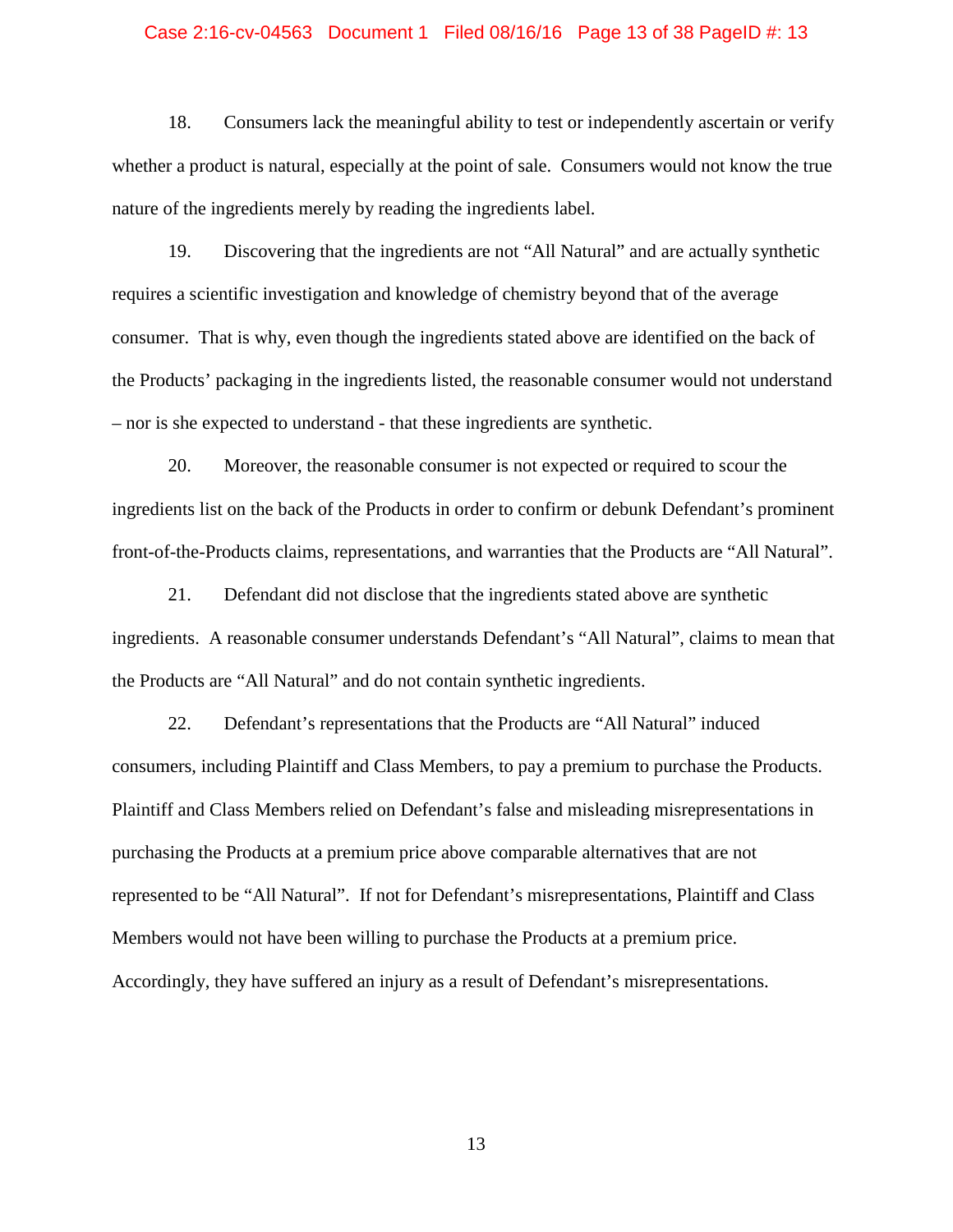### **CLASS ALLEGATIONS**

23. Plaintiff brings this matter on behalf of herself and those similarly situated. As detailed at length in this Complaint, Defendant orchestrated deceptive marketing and labeling practices. Defendant's customers were uniformly impacted by and exposed to this misconduct. Accordingly, this Complaint is uniquely situated for class-wide resolution, including injunctive relief.

24. The Class is defined as all consumers who purchased the Products anywhere in the United States during the Class Period (the "Class").

25. Plaintiff also seeks certification, to the extent necessary or appropriate, of a subclass of individuals who purchased the Products in the State of New York at any time during the Class Period (the "New York Subclass").

26. The Class and New York Subclass shall be referred to collectively throughout the Complaint as the Class.

27. The Class is properly brought and should be maintained as a class action under Rule 23(a), satisfying the class action prerequisites of numerosity, commonality, typicality, and adequacy because:

28. Numerosity: Class Members are so numerous that joinder of all members is impracticable. Plaintiff believes that there are thousands of consumers who are Class Members described above who have been damaged by Defendant's deceptive and misleading practices.

29. Commonality: The questions of law and fact common to the Class Members which predominate over any questions which may affect individual Class Members include, but are not limited to: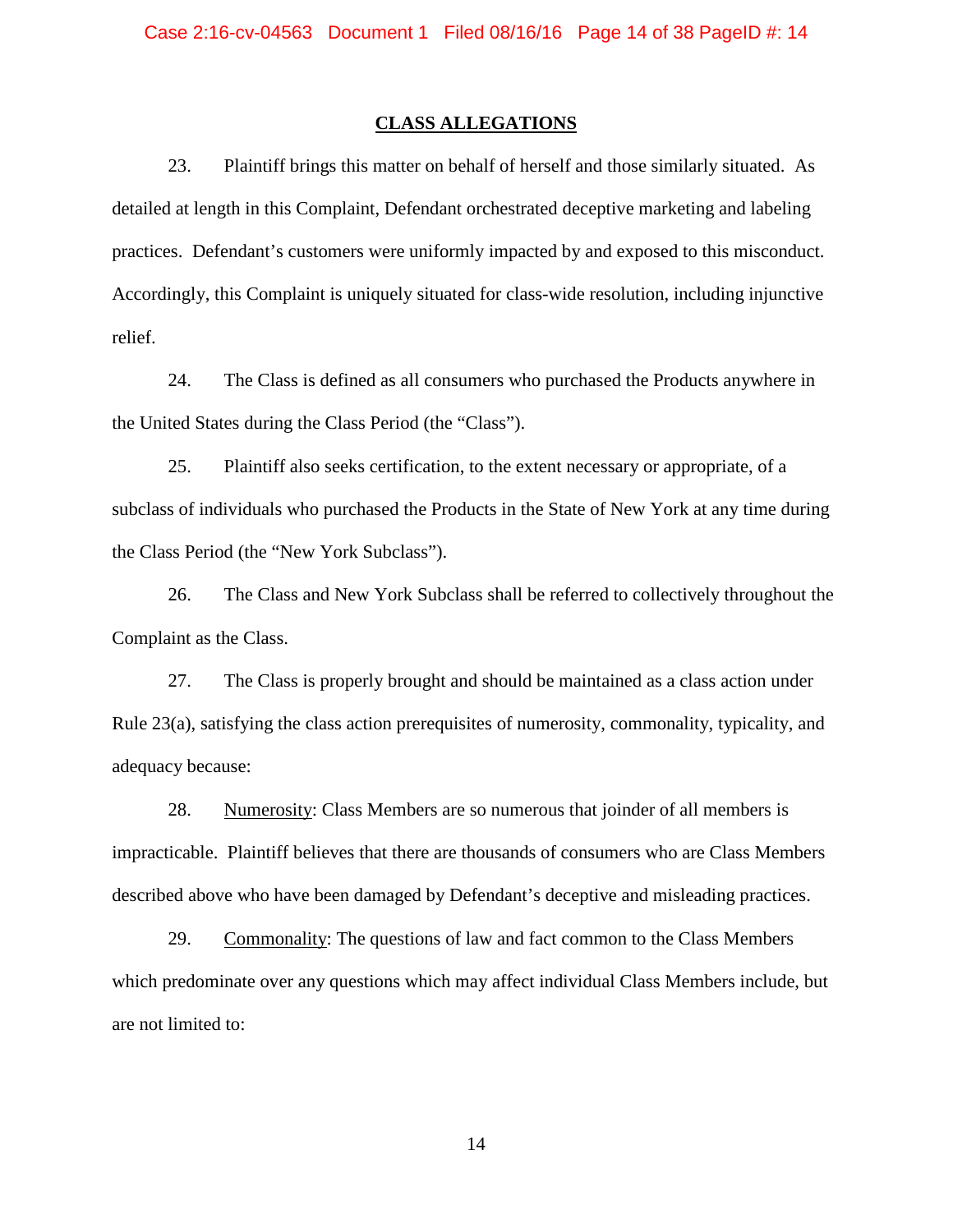- a. Whether Defendant is responsible for the conduct alleged herein which was uniformly directed at all consumers who purchased the Products;
- b. Whether Defendant's misconduct set forth in this Complaint demonstrates that Defendant has engaged in unfair, fraudulent, or unlawful business practices with respect to the advertising, marketing, and sale of its Products;
- c. Whether Defendant made false and/or misleading statements to the Class and the public concerning the content and safety of its Products;
- d. Whether Defendant's false and misleading statements concerning its Products were likely to deceive the public;
- e. Whether Plaintiff and the Class are entitled to injunctive relief;
- f. Whether Plaintiff and the Class are entitled to money damages under the same causes of action as the other Class Members.

30. Typicality: Plaintiff is a member of the Class. Plaintiff's claims are typical of the claims of each Class Member in that every member of the Class was susceptible to the same deceptive, misleading conduct and purchased the Defendant's Products. Plaintiff is entitled to relief under the same causes of action as the other Class Members.

31. Adequacy: Plaintiff is an adequate Class representative because her interests do not conflict with the interests of the Class Members she seeks to represent; her consumer fraud claims are common to all members of the Class and he has a strong interest in vindicating her rights; she has retained counsel competent and experienced in complex class action litigation and they intend to vigorously prosecute this action. Plaintiff has no interests which conflict with those of the Class. The Class Members' interests will be fairly and adequately protected by Plaintiff and her counsel. Defendant has acted in a manner generally applicable to the Class,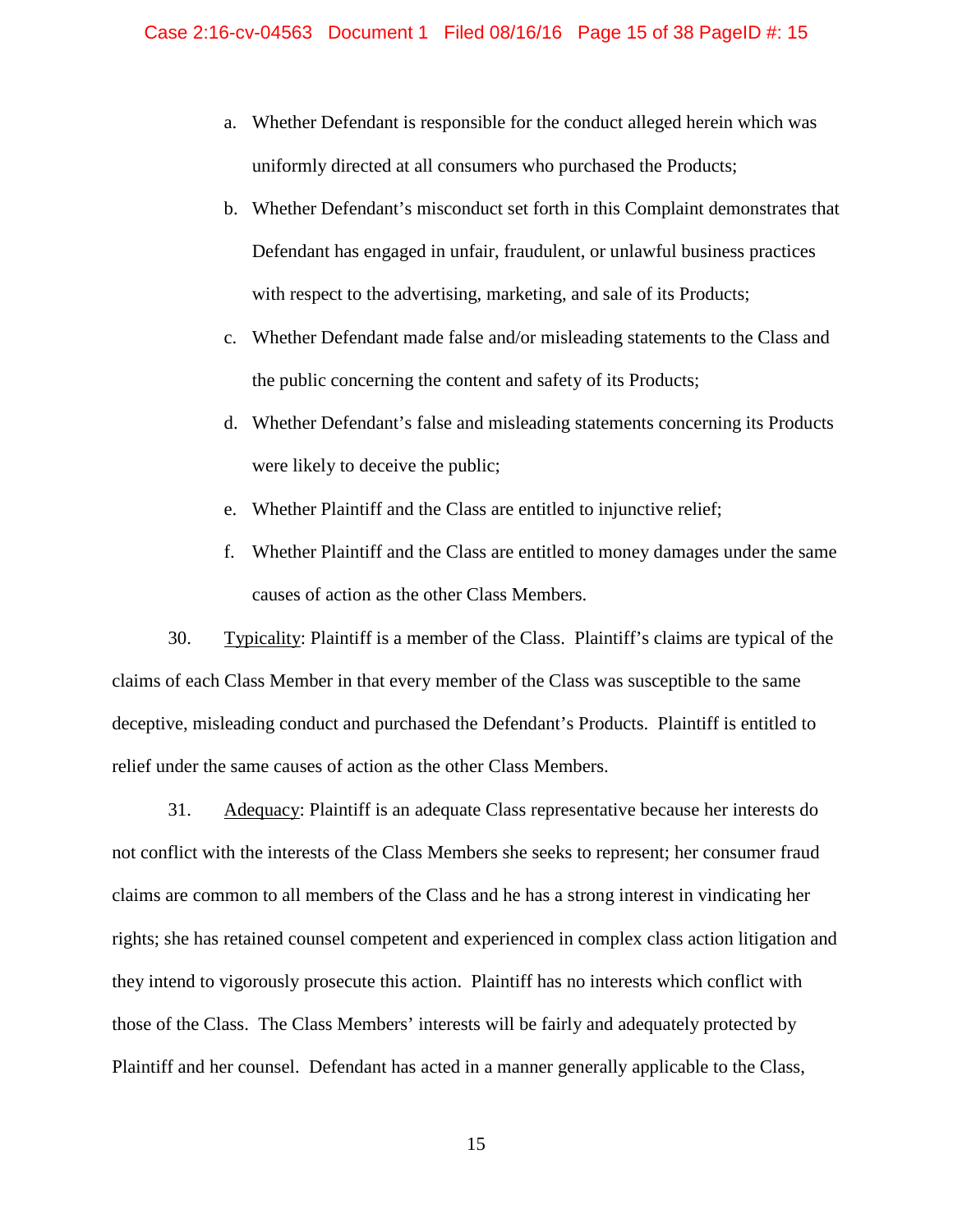#### Case 2:16-cv-04563 Document 1 Filed 08/16/16 Page 16 of 38 PageID #: 16

making relief appropriate with respect to Plaintiff and the Class Members. The prosecution of separate actions by individual Class Members would create a risk of inconsistent and varying adjudications.

32. The Class is properly brought and should be maintained as a class action under Rule 23(b) because a class action is superior to traditional litigation of this controversy. Pursuant to Rule 23(b)(3), common issues of law and fact predominate over any other questions affecting only individual members of the Class. The Class issues fully predominate over any individual issue because no inquiry into individual conduct is necessary; all that is required is a narrow focus on Defendant's deceptive and misleading marketing and labeling practices. In addition, this Class is superior to other methods for fair and efficient adjudication of this controversy because, *inter alia*:

33. Superiority: A class action is superior to the other available methods for the fair and efficient adjudication of this controversy because:

- a. The joinder of thousands of individual Class Members is impracticable, cumbersome, unduly burdensome, and a waste of judicial and/or litigation resources;
- b. The individual claims of the Class Members may be relatively modest compared with the expense of litigating the claim, thereby making it impracticable, unduly burdensome, and expensive—if not totally impossible—to justify individual actions;
- c. When Defendant's liability has been adjudicated, all Class Members' claims can be determined by the Court and administered efficiently in a manner far less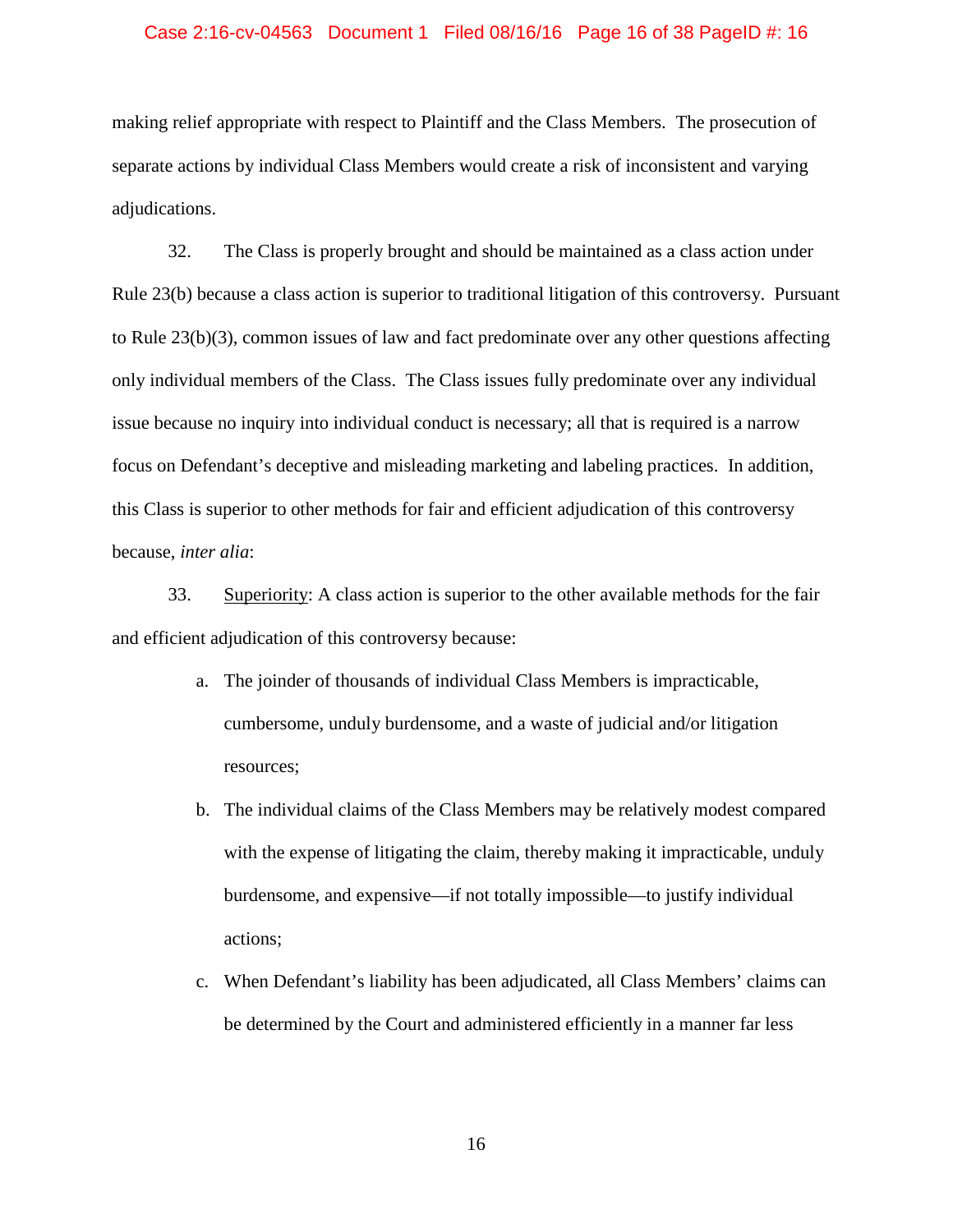### Case 2:16-cv-04563 Document 1 Filed 08/16/16 Page 17 of 38 PageID #: 17

burdensome and expensive than if it were attempted through filing, discovery, and trial of all individual cases;

- d. This class action will promote orderly, efficient, expeditious, and appropriate adjudication and administration of Class claims;
- e. Plaintiff knows of no difficulty to be encountered in the management of this action that would preclude its maintenance as a class action;
- f. This class action will assure uniformity of decisions among Class Members;
- g. The Class is readily definable and prosecution of this action as a class action will eliminate the possibility of repetitious litigation;
- h. Class Members' interests in individually controlling the prosecution of separate actions is outweighed by their interest in efficient resolution by single class action; and
- i. It would be desirable to concentrate in this single venue the litigation of all plaintiffs who were induced by Defendant's uniform false advertising to purchase its products as being "All Natural".

34. Accordingly, this Class is properly brought and should be maintained as a class action under Rule  $23(b)(3)$  because questions of law or fact common to Class Members predominate over any questions affecting only individual members, and because a class action is superior to other available methods for fairly and efficiently adjudicating this controversy.

### **INJUNCTIVE CLASS RELIEF**

35. Rules 23(b)(1) and (2) contemplate a class action for purposes of seeking classwide injunctive relief. Here, Defendant has engaged in conduct resulting in misleading consumers about ingredients in its Products. Since Defendant's conduct has been uniformly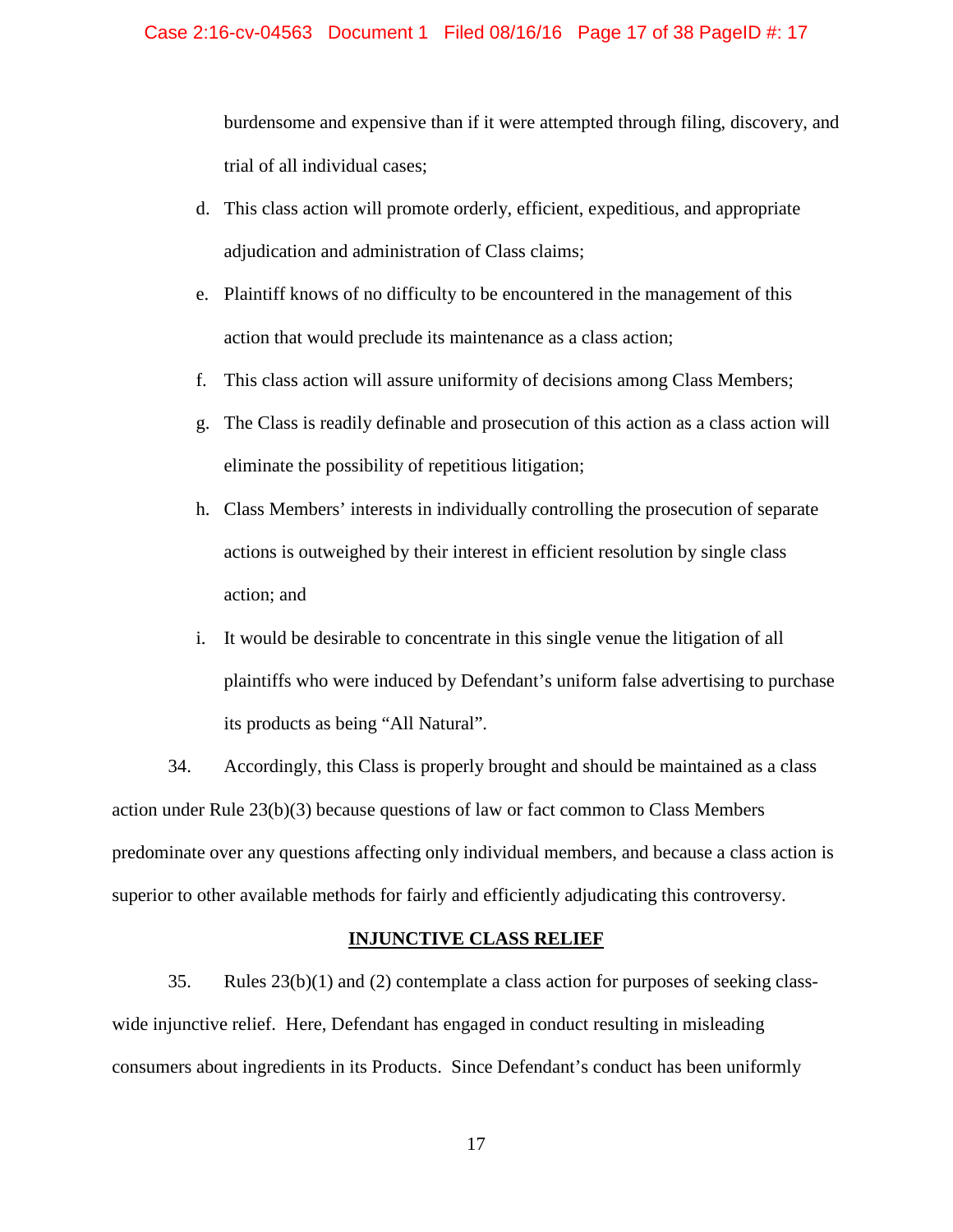#### Case 2:16-cv-04563 Document 1 Filed 08/16/16 Page 18 of 38 PageID #: 18

directed at all consumers in the United States, and the conduct continues presently, injunctive relief on a class-wide basis is a viable and suitable solution to remedy Defendant's continuing misconduct.

36. The injunctive Class is properly brought and should be maintained as a class action under Rule 23(a), satisfying the class action prerequisites of numerosity, commonality, typicality, and adequacy because:

- a. Numerosity: Individual joinder of the injunctive Class Members would be wholly impracticable. Defendant's Products have been purchased by thousands of people throughout the United States;
- b. Commonality: Questions of law and fact are common to members of the Class. Defendant's misconduct was uniformly directed at all consumers. Thus, all members of the Class have a common cause against Defendant to stop its misleading conduct through an injunction. Since the issues presented by this injunctive Class deal exclusively with Defendant's misconduct, resolution of these questions would necessarily be common to the entire Class. Moreover, there are common questions of law and fact inherent in the resolution of the proposed injunctive class, including, *inter alia*:
	- i. Resolution of the issues presented in the  $23(b)(3)$  class;
	- ii. Whether members of the Class will continue to suffer harm by virtue of Defendant's deceptive product marketing and labeling; and
	- iii. Whether, on equitable grounds, Defendant should be prevented from continuing to deceptively mislabel its Products as being "All Natural".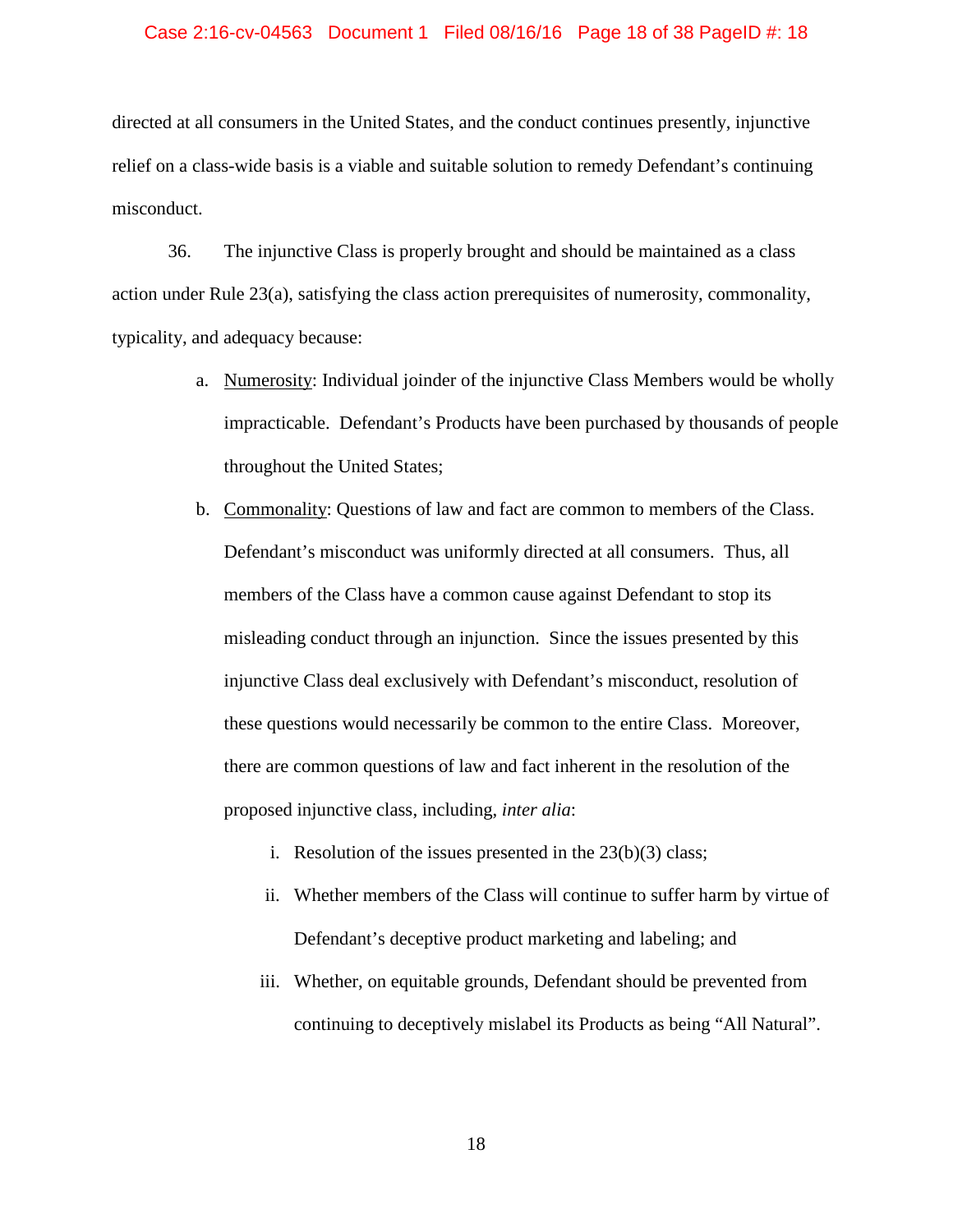- c. Typicality: Plaintiff's claims are typical of the claims of the injunctive Class because her claims arise from the same course of conduct (i.e. Defendant's deceptive and misleading marketing, labeling, and advertising practices). Plaintiff is a typical representative of the Class because, like all members of the injunctive Class, she purchased Defendant's Products which was sold unfairly and deceptively to consumers throughout the United States.
- d. Adequacy: Plaintiff will fairly and adequately represent and protect the interests of the injunctive Class. Her consumer protection claims are common to all members of the injunctive Class and she has a strong interest in vindicating her rights. In addition, Plaintiff and the Class are represented by counsel who is competent and experienced in both consumer protection and class action litigation.

37. The injunctive Class is properly brought and should be maintained as a class action under Rule 23(b)(2) because Plaintiff seeks injunctive relief on behalf of the Class Members on grounds generally applicable to the entire injunctive Class. Certification under Rule 23(b)(2) is appropriate because Defendant has acted or refused to act in a manner that applies generally to the injunctive Class (i.e. Defendant has marketed its Products using the same misleading and deceptive labeling to all of the Class Members). Any final injunctive relief or declaratory relief would benefit the entire injunctive Class as Defendant would be prevented from continuing its misleading and deceptive marketing practices and would be required to honestly disclose to consumers the nature of the contents of its Products. Plaintiff would purchase the Products again if the ingredients were changed so that they were indeed "All Natural", as represented by Defendant.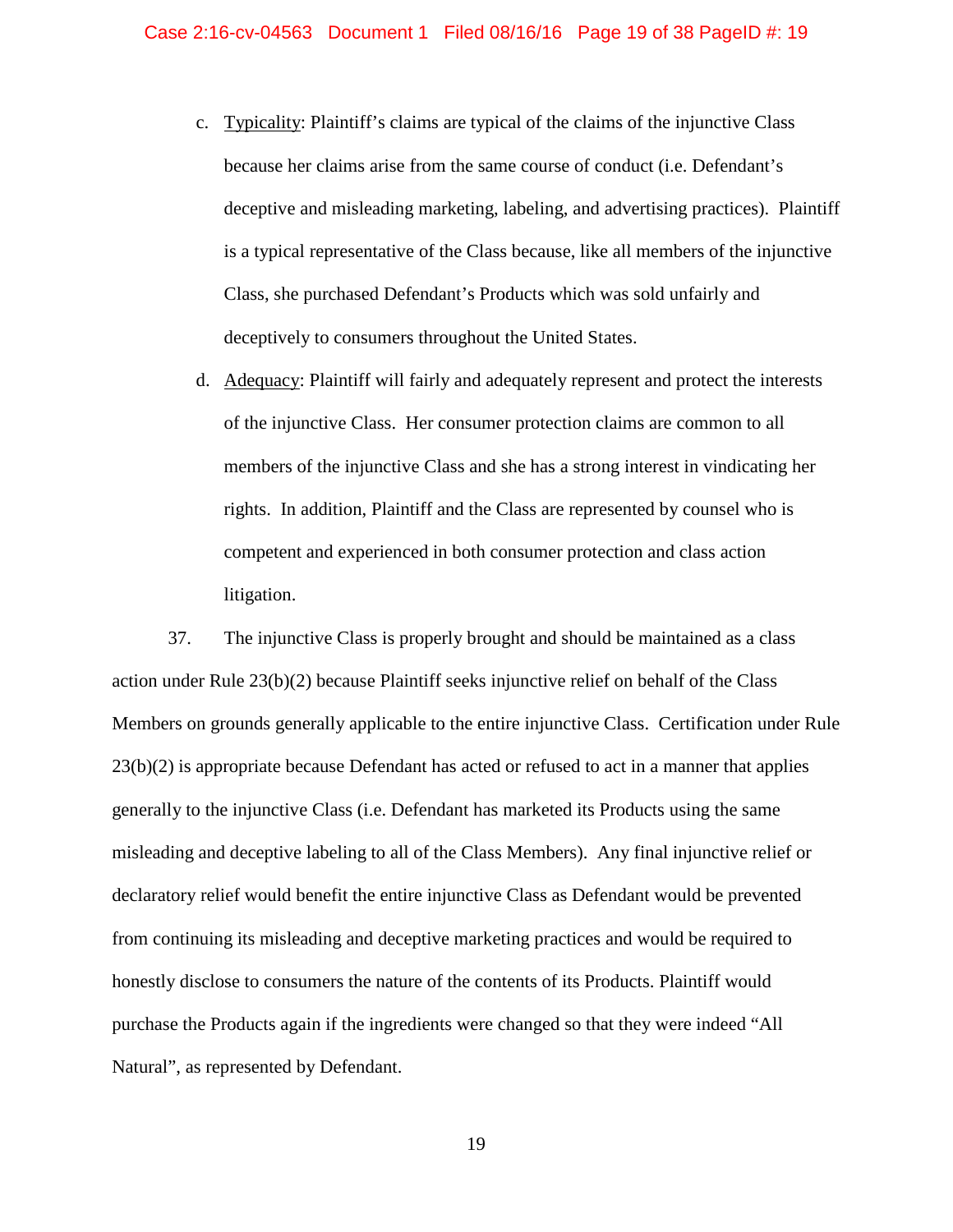# **FIRST CAUSE OF ACTION VIOLATION OF NEW YORK GBI (On Behalf of Plaintiff and New York Subclass Members)**

38. Plaintiff repeats and realleges each and every allegation contained in all the foregoing paragraphs as if fully set forth herein.

39. New York General Business Law Section 349 ("GBL § 349") declares unlawful "[d]eceptive acts or practices in the conduct of any business, trade, or commerce or in the furnishing of any service in this state . . ."

40. The conduct of Defendant alleged herein constitutes recurring, "unlawful" deceptive acts and practices in violation of GBL § 349, and as such, Plaintiff and New York Subclass Members seek monetary damages and the entry of preliminary and permanent injunctive relief against Defendant, enjoining it from inaccurately describing, labeling, marketing, and promoting the Products.

41. There is no adequate remedy at law.

42. Defendant misleadingly, inaccurately, and deceptively presents its Products to consumers.

43. Defendant's improper consumer-oriented conduct—including labeling and advertising the Products as being "All Natural", —is misleading in a material way in that it, *inter alia*, induced Plaintiff and New York Subclass Members to purchase and pay a premium for Defendant's Products and to use the Products when they otherwise would not have. Defendant made its untrue and/or misleading statements and representations willfully, wantonly, and with reckless disregard for the truth.

44. Plaintiff and New York Subclass Members have been injured inasmuch as they paid a premium for products that were—contrary to Defendant's representations—not "All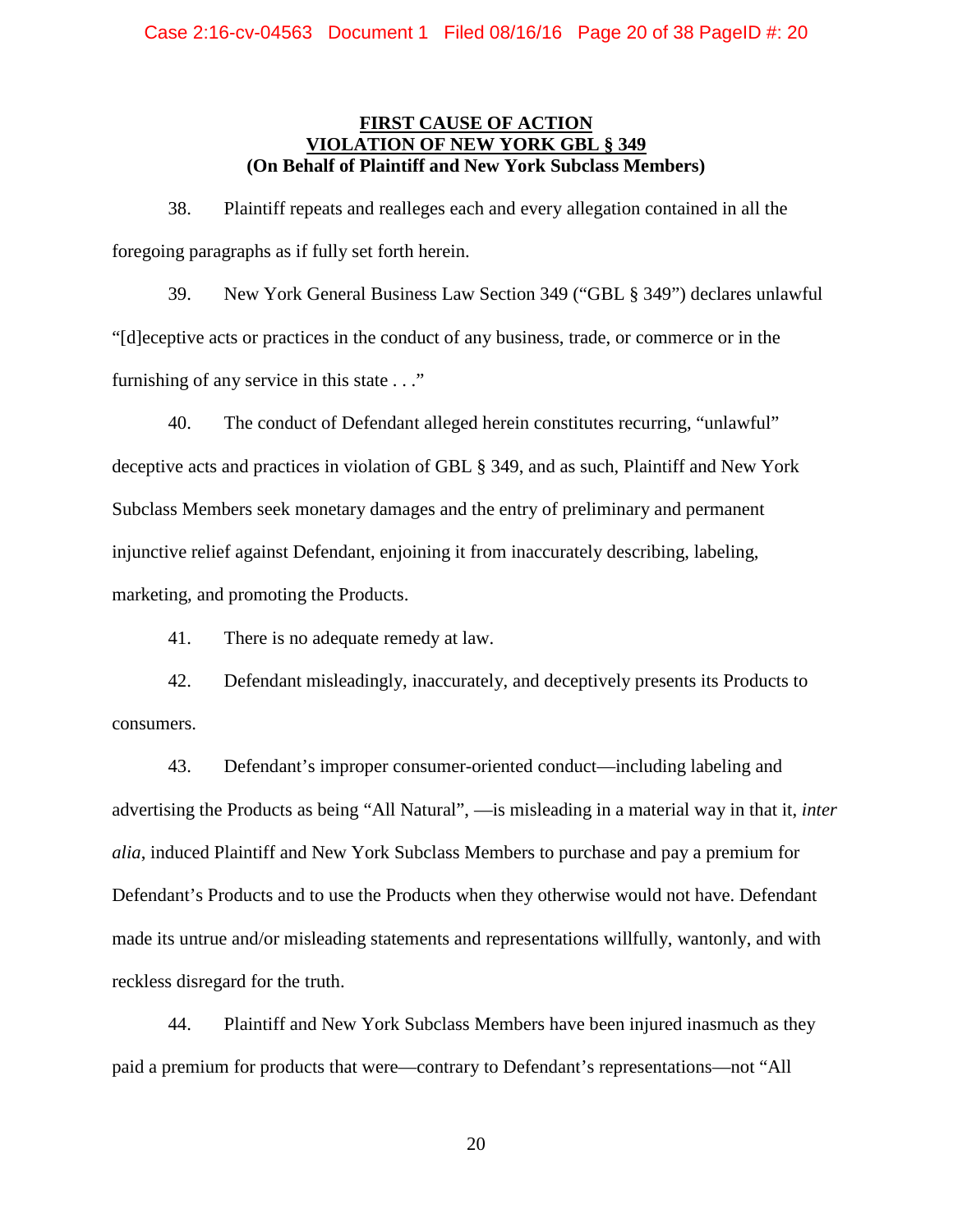### Case 2:16-cv-04563 Document 1 Filed 08/16/16 Page 21 of 38 PageID #: 21

Natural". Accordingly, Plaintiff and New York Subclass Members received less than what they bargained and/or paid for.

45. Defendant's advertising and Products' packaging and labeling induced the Plaintiff and New York Subclass Members to buy Defendant's Products and to pay a premium price for them.

46. Defendant's deceptive and misleading practices constitute a deceptive act and practice in the conduct of business in violation of New York General Business Law §349(a) and Plaintiff and the Class have been damaged thereby.

47. As a result of Defendant's recurring, "unlawful" deceptive acts and practices, Plaintiff and New York Subclass Members are entitled to monetary, compensatory, treble and punitive damages, injunctive relief, restitution and disgorgement of all moneys obtained by means of Defendant's unlawful conduct, interest, and attorneys' fees and costs.

## **SECOND CAUSE OF ACTION VIOLATION OF NEW YORK GBL § 350 (On Behalf of Plaintiff and New York Subclass Members)**

48. Plaintiff repeats and realleges each and every allegation contained in all the foregoing paragraphs as if fully set forth herein.

49. N.Y. Gen. Bus. Law § 350 provides, in part, as follows:

False advertising in the conduct of any business, trade or commerce or in the furnishing of any service in this state is hereby declared unlawful.

50. N.Y. Gen. Bus. Law § 350a(1) provides, in part, as follows:

The term 'false advertising, including labeling, of a commodity, or of the kind, character, terms or conditions of any employment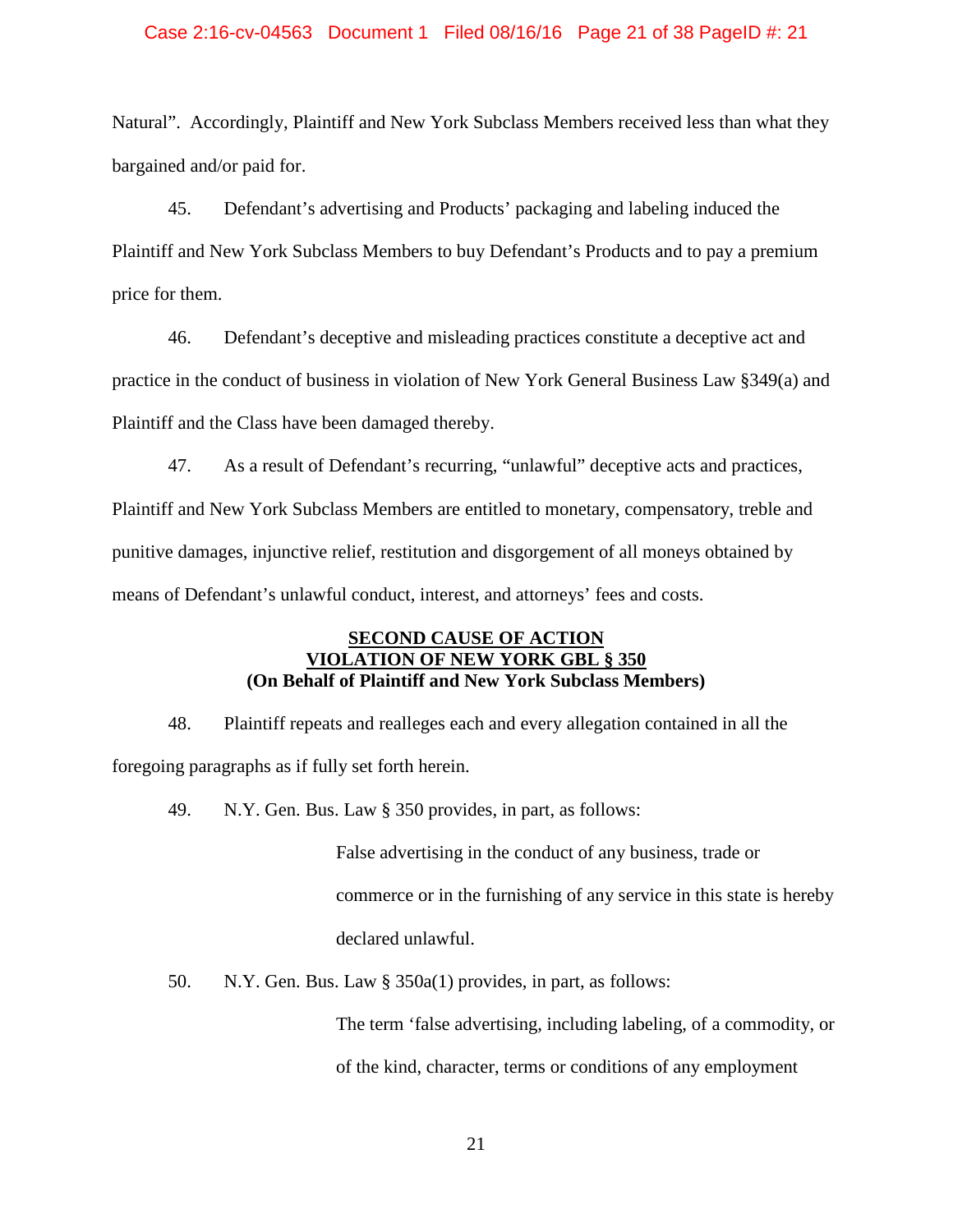## Case 2:16-cv-04563 Document 1 Filed 08/16/16 Page 22 of 38 PageID #: 22

opportunity if such advertising is misleading in a material respect. In determining whether any advertising is misleading, there shall be taken into account (among other things) not only representations made by statement, word, design, device, sound or any combination thereof, but also the extent to which the advertising fails to reveal facts material in the light of such representations with respect to the commodity or employment to which the advertising relates under the conditions proscribed in said advertisement, or under such conditions as are customary or usual . . .

51. Defendant's labeling and advertisements contain untrue and materially misleading statements concerning Defendant's Products inasmuch as they misrepresent that the Products are "All Natural".

52. Plaintiff and New York Subclass Members have been injured inasmuch as they relied upon the labeling, packaging and advertising and paid a premium for the Products which were—contrary to Defendant's representations—not "All Natural". Accordingly, Plaintiff and New York Subclass Members received less than what they bargained and/or paid for.

53. Defendant's advertising, packaging and products' labeling induced the Plaintiff and New York Subclass Members to buy Defendant's Products.

54. Defendant made its untrue and/or misleading statements and representations willfully, wantonly, and with reckless disregard for the truth.

55. Defendant's conduct constitutes multiple, separate violations of N.Y. Gen. Bus. Law § 350.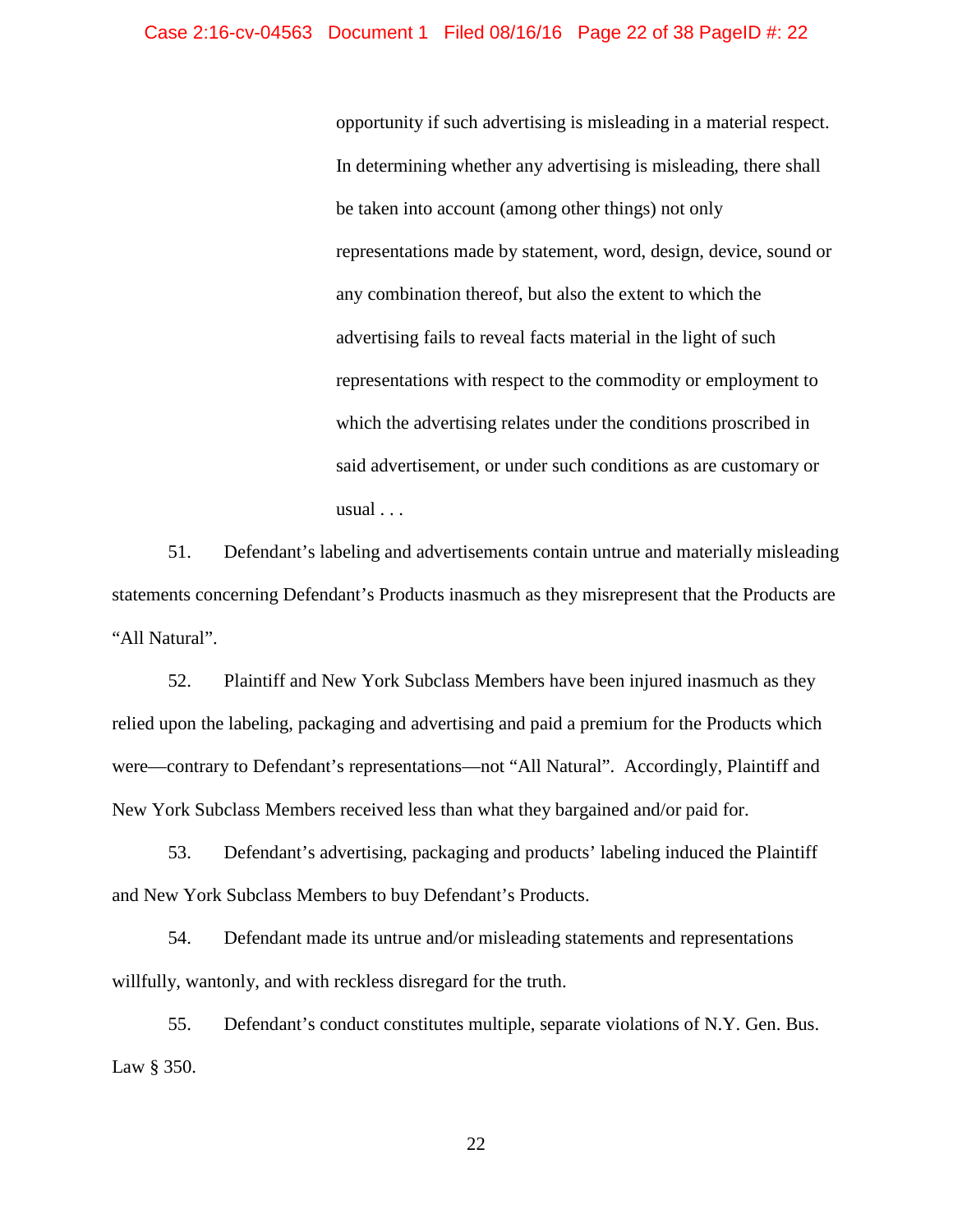### Case 2:16-cv-04563 Document 1 Filed 08/16/16 Page 23 of 38 PageID #: 23

56. Defendant made the material misrepresentations described in this Complaint in Defendant's advertising, and on the Products' packaging and labeling.

57. Defendant's material misrepresentations were substantially uniform in content, presentation, and impact upon consumers at large. Moreover, all consumers purchasing the Products were and continue to be exposed to Defendant's material misrepresentations.

58. As a result of Defendant's recurring, "unlawful" deceptive acts and practices, Plaintiff and New York Subclass Members are entitled to monetary, compensatory, treble and punitive damages, injunctive relief, restitution and disgorgement of all moneys obtained by means of Defendant's unlawful conduct, interest, and attorneys' fees and costs.

# **THIRD CAUSE OF ACTION VIOLATION OF STATE CONSUMER PROTECTION STATUTES (On Behalf of Plaintiff and All Class Members)**

59. Plaintiff repeats and realleges each and every allegation contained in all the foregoing paragraphs as if fully set forth herein.

60. Plaintiff and Class Members have been injured as a result of Defendant's violations of the following state consumer protection statutes, which also provide a basis for redress to Plaintiff and Class Members based on Defendant's fraudulent, deceptive, unfair and unconscionable acts, practices and conduct.

61. Defendant's conduct as alleged herein violates the consumer protection, unfair trade practices and deceptive acts laws of each of the following jurisdictions:

- a. **Alaska:** Defendant's practices were and are in violation of Alaska's Unfair Trade Practices and Consumer Protection Act, Alaska Stat. § 45.50.471, *et seq.*
- b. **Arizona:** Defendant's practices were and are in violation of Arizona's Consumer Fraud Act, Ariz. Rev. Stat. Ann. §§ 44-1521, *et seq*.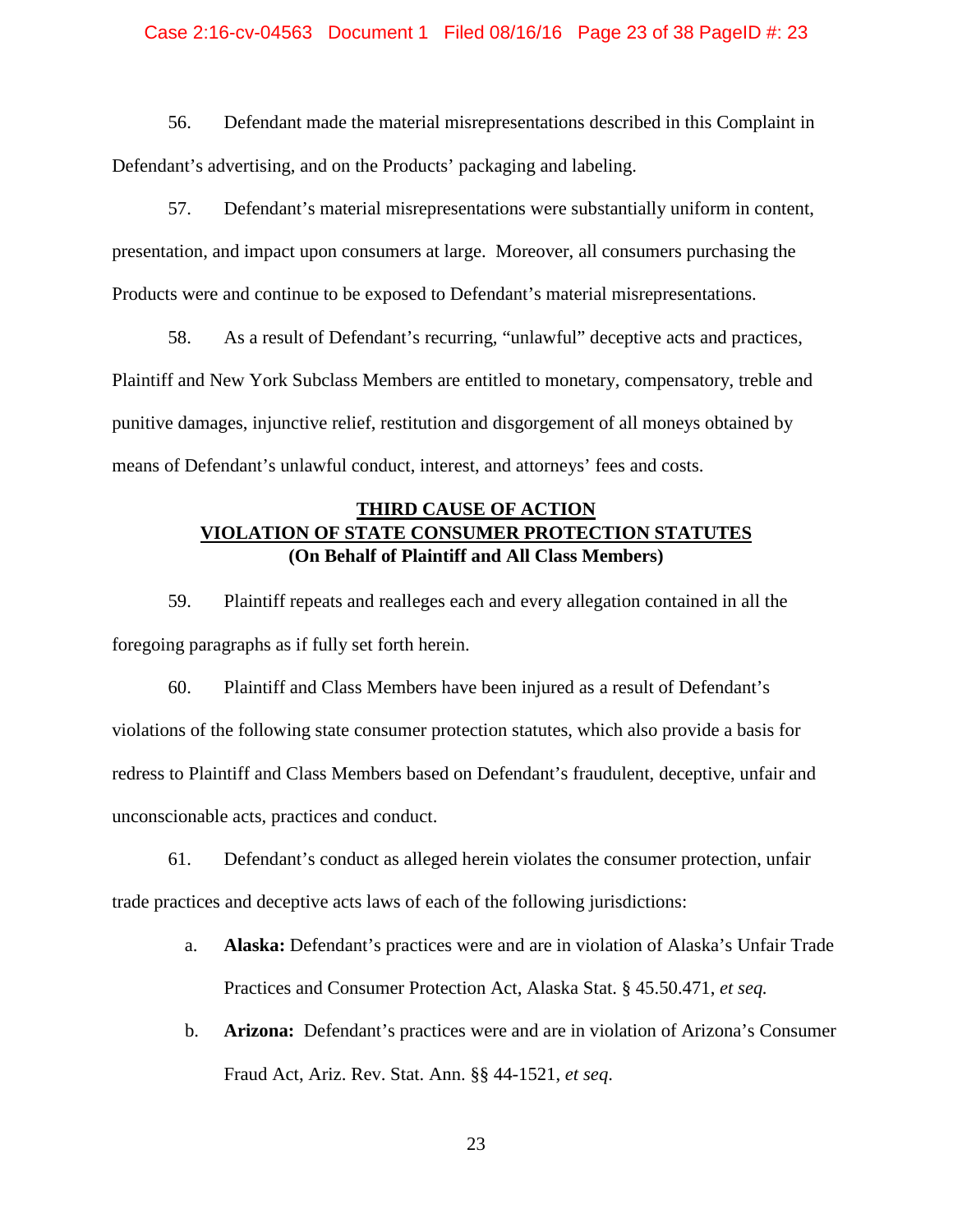- c. **Arkansas:** Defendant's practices were and are in violation of Arkansas Code Ann. § 4-88-101, *et seq.*
- d. **California:** Defendant's practices were and are in violation of California Consumer Legal Remedies Act, Civil Code § 1750, *et seq*., and California's Unfair Competition Law, California Business and Professions Code § 17200, *et seq*., and California's False Advertising Law, California Business and Professions Code § 17500, *et seq*.
- e. **Colorado**: Defendant's practices were and are in violation of Colorado's Consumer Protection Act, Colo. Rev. Stat. §§ 61-1-101, *et seq.*
- f. **Connecticut:** Defendant's practices were and are in violation of Connecticut's Gen. Stat. § 42-110a, *et seq.*
- g. **Delaware:** Defendant's practices were and are in violation of Delaware's Consumer Fraud Act, Del. Code Ann. tit. 6, § 2511, *et seq.* and the Deceptive Trade Practices Act, Del. Code Ann. tit. 6, § 2531, *et seq.*
- h. **District of Columbia:** Defendant's practices were and are in violation of the District of Columbia's Consumer Protection Act, D.C. Code § 28-3901, *et seq.*
- i. **Florida:** Defendant's practices were and are in violation of the Florida Deceptive and Unfair Trade Practices Act, Fla. Stat. Ann. § 501.201, *et seq*.
- j. **Hawaii:** Defendant's practices were and are in violation of the Hawaii's Uniform Deceptive Trade Practices Act, Haw. Rev. Stat. § 481A-1, *et seq.* and Haw. Rev. Stat. § 480-2.
- k. **Idaho:** Defendant's practices were and are in violation of Idaho's Consumer Protection Act, Idaho Code Ann. § 48-601, *et seq.*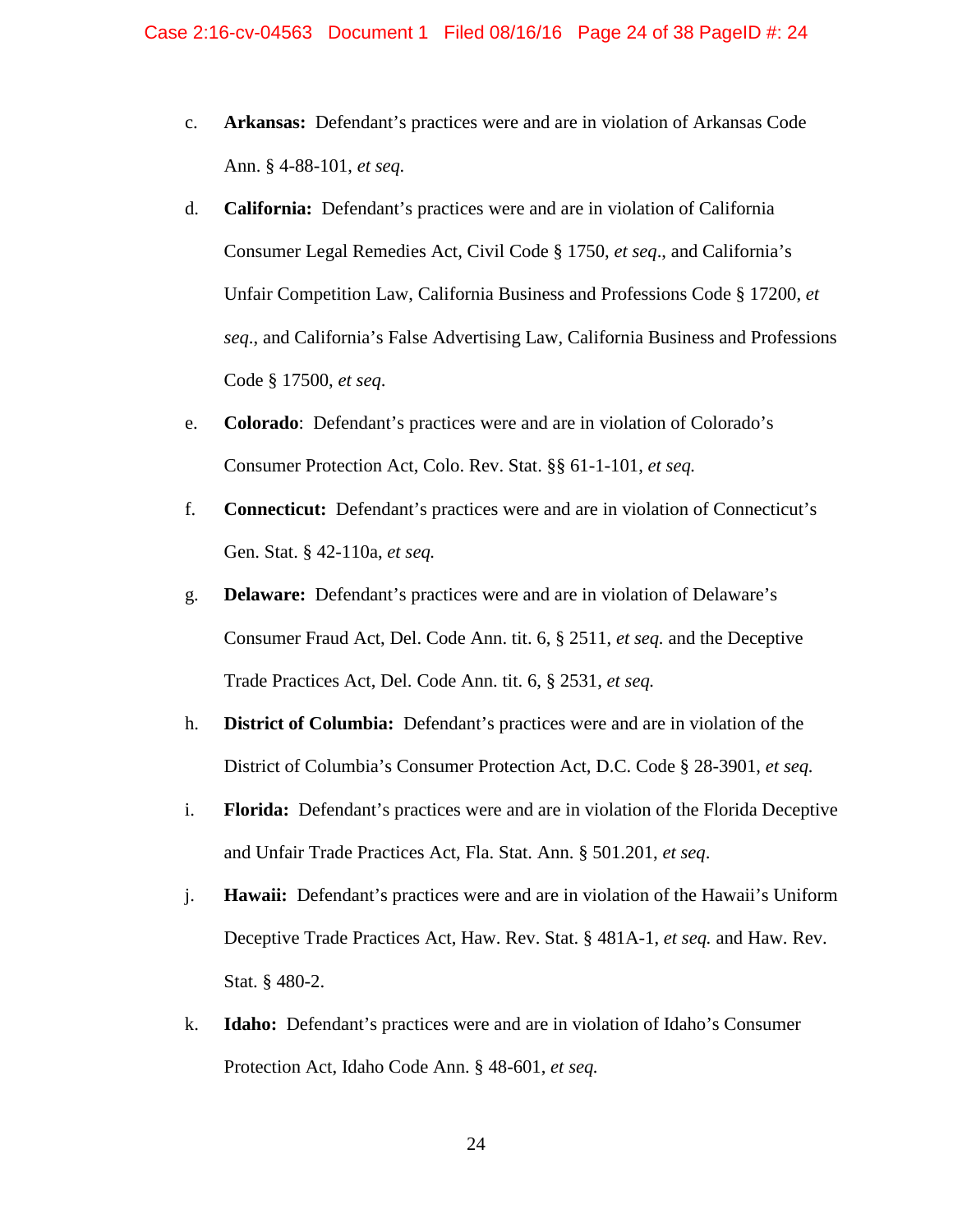- l. **Illinois:** Defendant's acts and practices were and are in violation of Illinois' Consumer Fraud and Deceptive Business Practices Act, 815 Ill. Comp. Stat. 505/2; and Uniform Deceptive Trade Practices Act, 815 Ill. Comp. Stat. 510/2.
- m. **Indiana:** Defendant's practices were and are in violation of Indiana's Deceptive Consumer Sales Act, Ind. Code Ann. § 24-5-0.5-1, *et seq.*
- n. **Kansas:** Defendant's practices were and are in violation of Kansas's Consumer Protection Act, Kat. Stat. Ann. § 50-623, *et seq*.
- o. **Kentucky:** Defendant's practices were and are in violation of Kentucky's Consumer Protection Act, Ky. Rev. Stat. Ann. § 367.110, *et seq.*
- p. **Maine:** Defendant's practices were and are in violation of the Maine Unfair Trade Practices Act, 5 Me. Rev. Stat. Ann. Tit. 5, § 205-A, *et seq*. and 10 Me. Rev. Stat. Ann. § 1101, *et seq*.
- q. **Maryland:** Defendant's practices were and are in violation of Maryland's Consumer Protection Act, Md. Code Ann. Com. Law § 13-101, *et seq*.
- r. **Massachusetts:** Defendant's practices were unfair and deceptive acts and practices in violation of Massachusetts' Consumer Protection Act, Mass. Gen. Laws ch. 93A, § 2.
- s. **Michigan:** Defendant's practices were and are in violation of Michigan's Consumer Protection Act, Mich. Comp. Laws Ann. § 445.901, *et seq*.
- t. **Minnesota:** Defendant's practices were and are in violation of Minnesota's Prevention of Consumer Fraud Act, Minn. Stat. § 325F.68, *et seq.* and the Unlawful Trade Practices law, Minn. Stat. § 325D.09, *et seq.*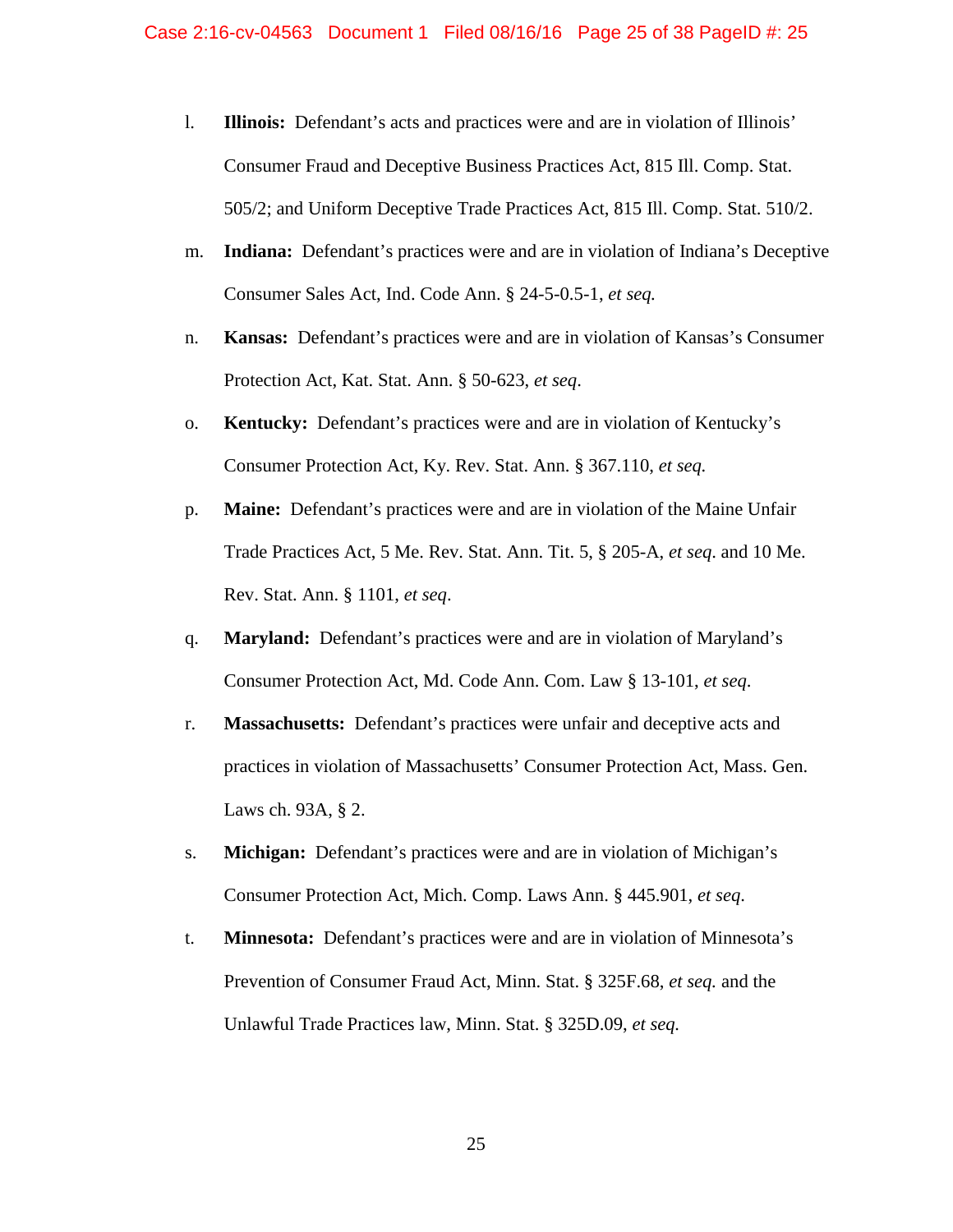- u. **Missouri:** Defendant's practices were and are in violation of Missouri's Merchandising Practices Act, Mo. Rev. Stat. § 407.010, *et seq.*
- v. **Nebraska:** Defendant's practices were and are in violation of Nebraska's Consumer Protection Act, Neb. Rev. Stat. § 59-1601, *et seq.* and the Uniform Deceptive Trade

Practices Act, § 87-302, *et seq.*

- w. **Nevada:** Defendant's practices were and are in violation of Nevada's Deceptive Trade Practices Act, Nev. Rev. Stat. Ann. §§ 598.0903 and 41.600.
- x. **New Hampshire:** Defendant's practices were and are in violation of New Hampshire's Regulation of Business Practices for Consumer Protection, N.H. Rev. Stat. Ann. § 358-A:1, *et seq*.
- y. **New Jersey:** Defendant's practices were and are in violation of New Jersey's Consumer Fraud Act, N.J. Stat. Ann. § 56:8-1, *et seq*.
- z. **New Mexico:** Defendant's practices were and are in violation of New Mexico's Unfair Practices Act, N.M. Stat. Ann. § 57-12-1, *et seq.*
- aa. **New York:** Defendant's practices were in and are in violation of New York's Gen. Bus. Law §§ 349, *et seq*.
- bb. **North Carolina:** Defendant's practices were and are in violation of North Carolina's Unfair Deceptive Trade Practices Act, N.C. Gen. Stat. Ann. § 75-1, *et seq*.
- cc. **North Dakota:** Defendant's practices were and are in violation of North Dakota's Unlawful Sales or Advertising Practices law, N.D. Cent. Code § 51-15- 01, *et seq.*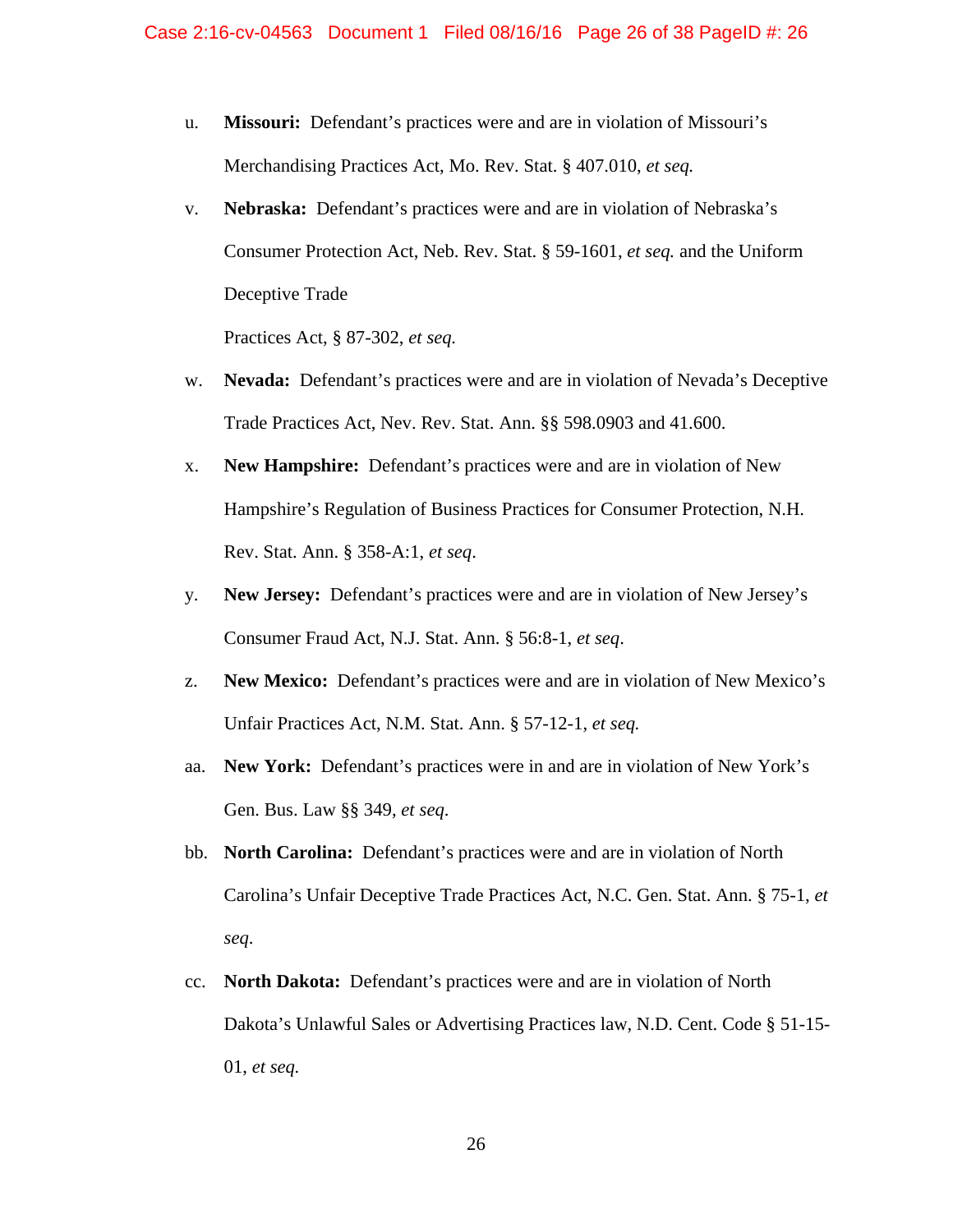- dd. **Ohio:** Defendant's practices were and are in violation of Ohio's Consumer Sales Practices Act, Ohio Rev. Code Ann. § 1345.01, *et seq*. and Ohio's Deceptive Trade Practices Act. Ohio Rev. Code Ann. § 4165.01, *et seq*.
- ee. **Oklahoma:** Defendant's practices were and are in violation of Oklahoma's Consumer Protection Act, Okla. Stat. Ann. tit. 15 § 751, *et seq.*, and Oklahoma's Deceptive Trade Practices Act, Okla. Stat. Ann. tit. 78 § 51, *et seq.*
- ff. **Oregon:** Defendant's practices were and are in violation of Oregon's Unlawful Trade Practices law, Or. Rev. Stat. § 646.605, *et seq.*
- gg. **Pennsylvania:** Defendant's practices were and are in violation of Pennsylvania's Unfair Trade Practice and Consumer Protection Law, 73 Pa. Stat. Ann. § 201-1, *et seq*.
- hh. **Rhode Island:** Defendant's practices were and are in violation of Rhode Island's Deceptive Trade Practices Act, R.I. Gen. Laws § 6-13.1-1, *et seq.*
- ii. **South Dakota:** Defendant's practices were and are in violation of South Dakota's Deceptive Trade Practices and Consumer Protection Act, S.D. Codified Laws § 37-24-1, *et seq.*
- jj. **Texas:** Defendant's practices were and are in violation of Texas' Deceptive Trade Practices Consumer Protection Act, Tex. Bus. & Com. Code Ann. § 17.41, *et seq.*
- kk. **Utah:** Defendant's practices were and are in violation of Utah's Consumer Sales Practices Act, Utah Code Ann. § 13-11-1, *et seq.*, and Utah's Truth in Advertising Law, Utah Code Ann. § 13-11a-1, *et seq.*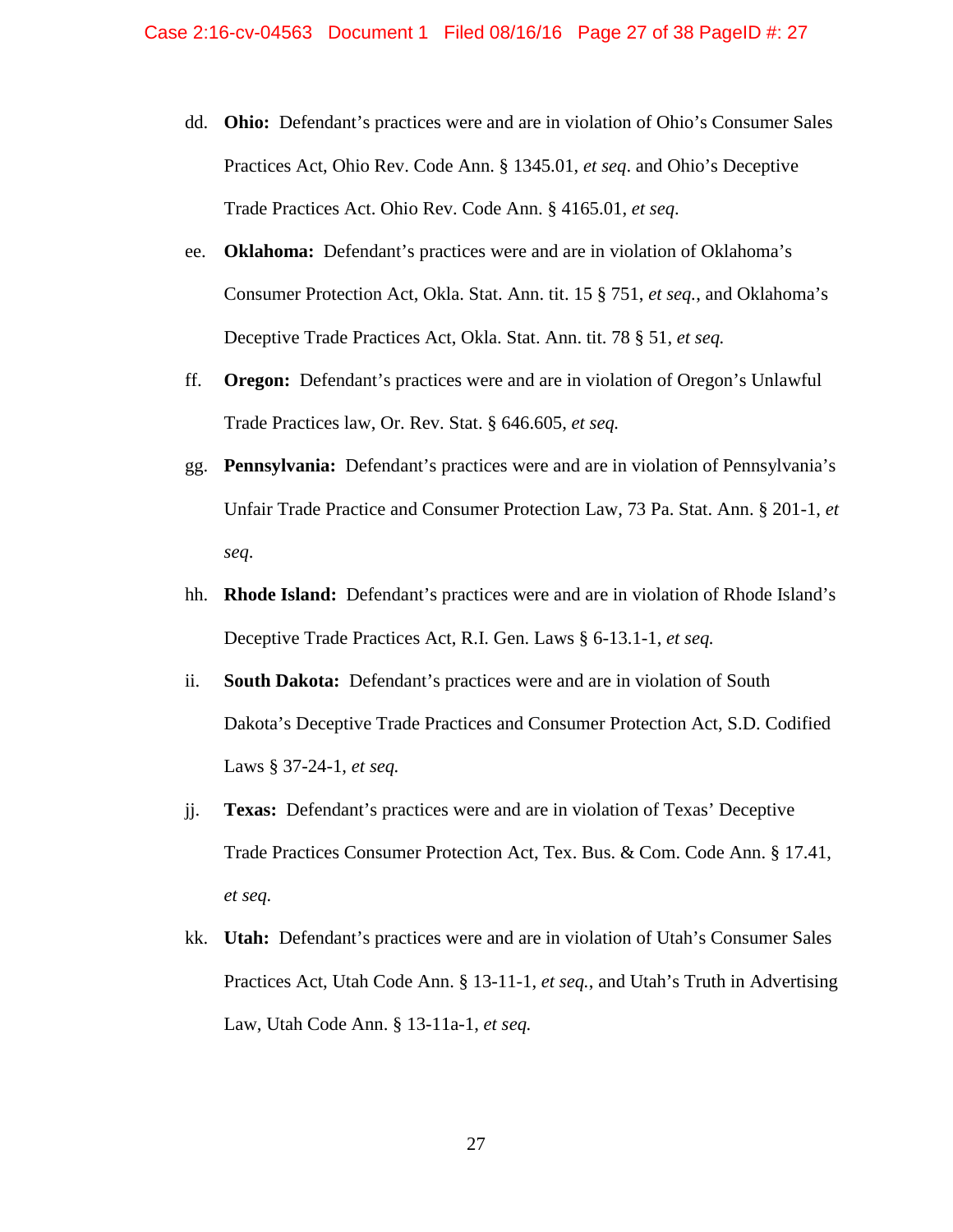- ll. **Vermont:** Defendant's practices were and are in violation of Vermont's Consumer Fraud Act, Vt. Stat. Ann. tit. 9 § 2451, *et seq.*
- mm. **Washington:** Defendant's practices were and are in violation of Washington Consumer Protection Act, Wash. Rev. Code Ann. § 19.86, *et seq*.
- nn. **West Virginia:** Defendant's practices were and are in violation of West Virginia's Consumer Credit and Protection Act, W. Va. Code § 46A-6-101, *et seq.*
- *oo.* **Wisconsin:** Defendant's practices were and are in violation of Wisconsin's Consumer Act, Wis. Stat. §421.101, *et seq*.
- pp. **Wyoming:** Defendant's practices were and are in violation of Wyoming's Consumer Protection Act, Wyo. Stat. Ann. §40-12-101*, et seq*.

62. Defendant violated the aforementioned states' unfair and deceptive acts and practices laws by representing that the Products are "All Natural".

63. Contrary to Defendant's representations, the Products are not "All Natural".

64. Defendant's misrepresentations were material to Plaintiff's and Class Members' decision to pay a premium for the Products.

65. Defendant made its untrue and/or misleading statements and representations willfully, wantonly, and with reckless disregard for the truth.

66. As a result of Defendant's violations of the aforementioned states' unfair and deceptive practices laws, Plaintiff and Class Members paid a premium for the Products.

67. As a result of Defendant's violations, Defendant has been unjustly enriched.

68. Pursuant to the aforementioned states' unfair and deceptive practices laws,

Plaintiff and Class Members are entitled to recover compensatory damages, restitution, punitive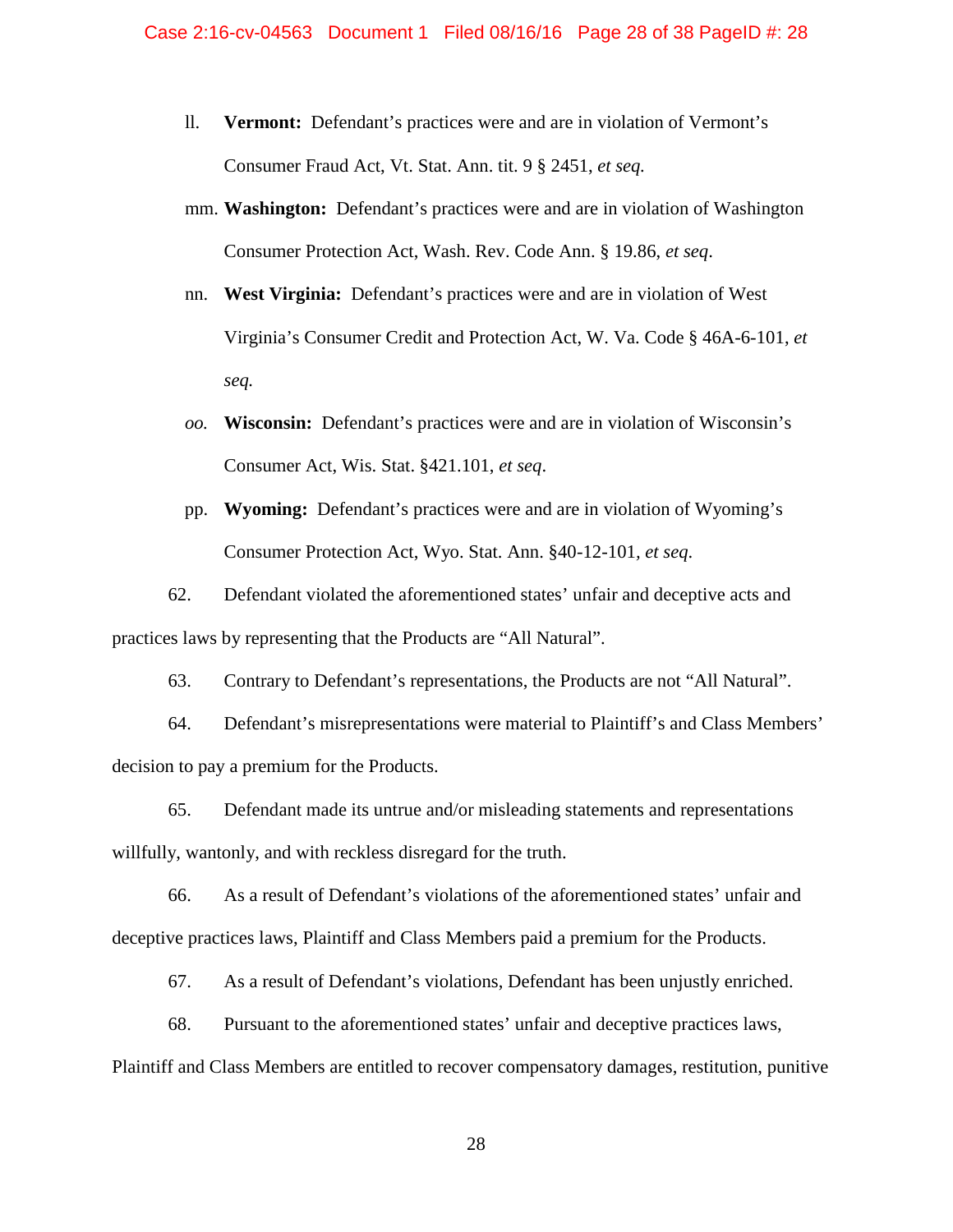### Case 2:16-cv-04563 Document 1 Filed 08/16/16 Page 29 of 38 PageID #: 29

and special damages including but not limited to treble damages, reasonable attorneys' fees and costs and other injunctive or declaratory relief as deemed appropriate or permitted pursuant to the relevant law.

# **FOURTH CAUSE OF ACTION BREACH OF EXPRESS WARRANTY (On Behalf of Plaintiff and All Class Members)**

69. Plaintiff repeats and realleges each and every allegation contained in the foregoing paragraphs as if fully set forth herein.

70. Defendant provided the Plaintiff and Class Members with an express warranty in the form of written affirmations of fact promising and representing that the Products are "All Natural".

71. The above affirmations of fact were not couched as "belief" or "opinion," and were not "generalized statements of quality not capable of proof or disproof."

72. These affirmations of fact became part of the basis for the bargain and were material to the Plaintiff's and Class Members' transactions.

73. Plaintiff and Class Members reasonably relied upon the Defendant's affirmations of fact and justifiably acted in ignorance of the material facts omitted or concealed when they decided to buy Defendant's Products.

74. Within a reasonable time after they knew or should have known of Defendant's breach, Plaintiff, on behalf of herself and Class Members, placed Defendant on notice of its breach, giving Defendant an opportunity to cure its breach, which it refused to do.

75. Defendant breached the express warranty because the Products are not "All Natural".

76. Defendant thereby breached the following state warranty laws: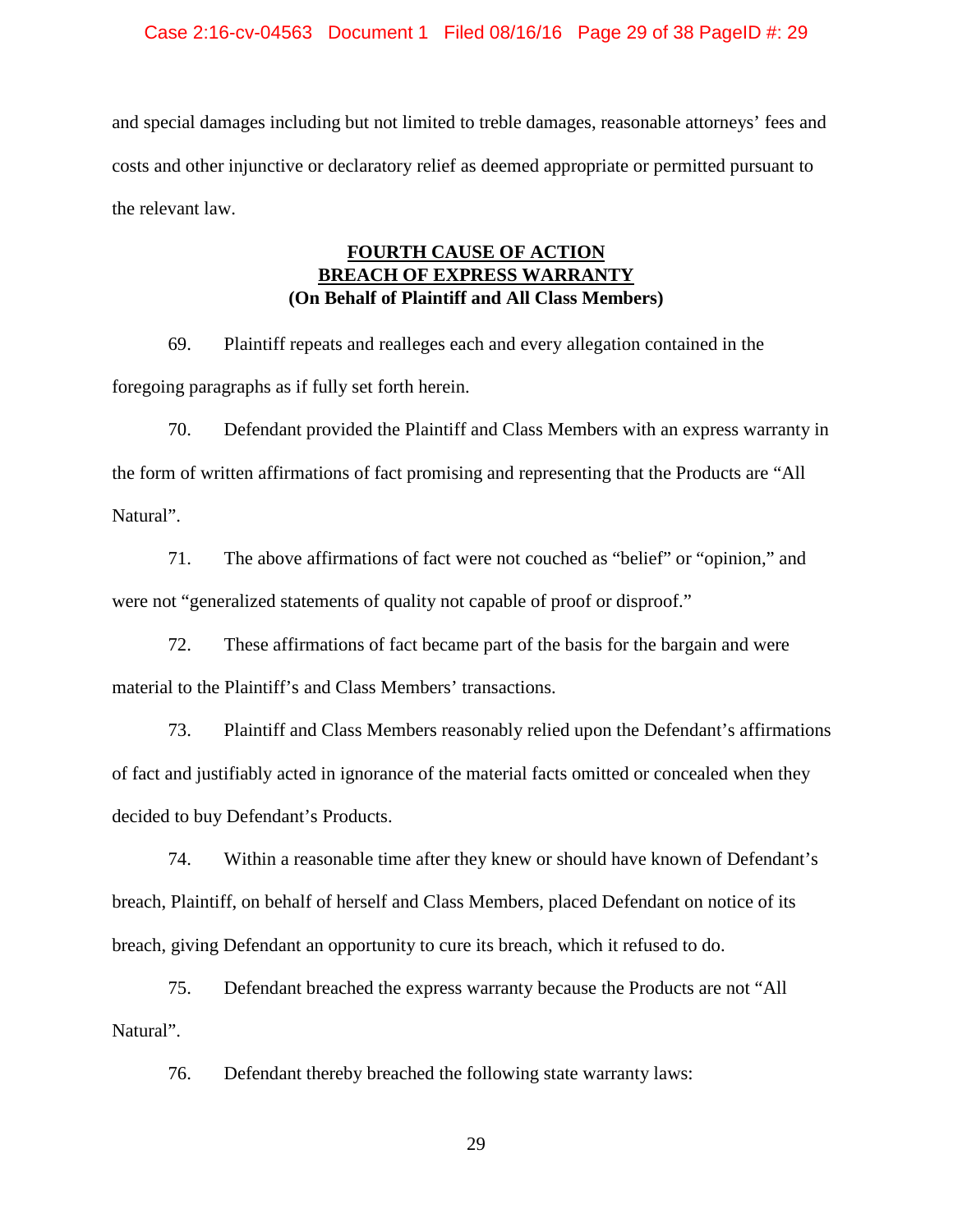- a. Code of Ala. § 7-2-313;
- b. Alaska Stat. § 45.02.313;
- c. A.R.S. § 47-2313;
- d. A.C.A. § 4-2-313;
- e. Cal. Comm. Code § 2313;
- f. Colo. Rev. Stat. § 4-2-313;
- g. Conn. Gen. Stat. § 42a-2-313;
- h. 6 Del. C. § 2-313;
- i. D.C. Code § 28:2-313;
- j. Fla. Stat. § 672.313;
- k. O.C.G.A. § 11-2-313;
- l. H.R.S. § 490:2-313;
- m. Idaho Code § 28-2-313;
- n. 810 I.L.C.S. 5/2-313;
- o. Ind. Code § 26-1-2-313;
- p. Iowa Code § 554.2313;
- q. K.S.A. § 84-2-313;
- r. K.R.S. § 355.2-313;
- s. 11 M.R.S. § 2-313;
- t. Md. Commercial Law Code Ann. § 2-313;
- u. 106 Mass. Gen. Laws Ann. § 2-313;
- v. M.C.L.S. § 440.2313;
- w. Minn. Stat. § 336.2-313;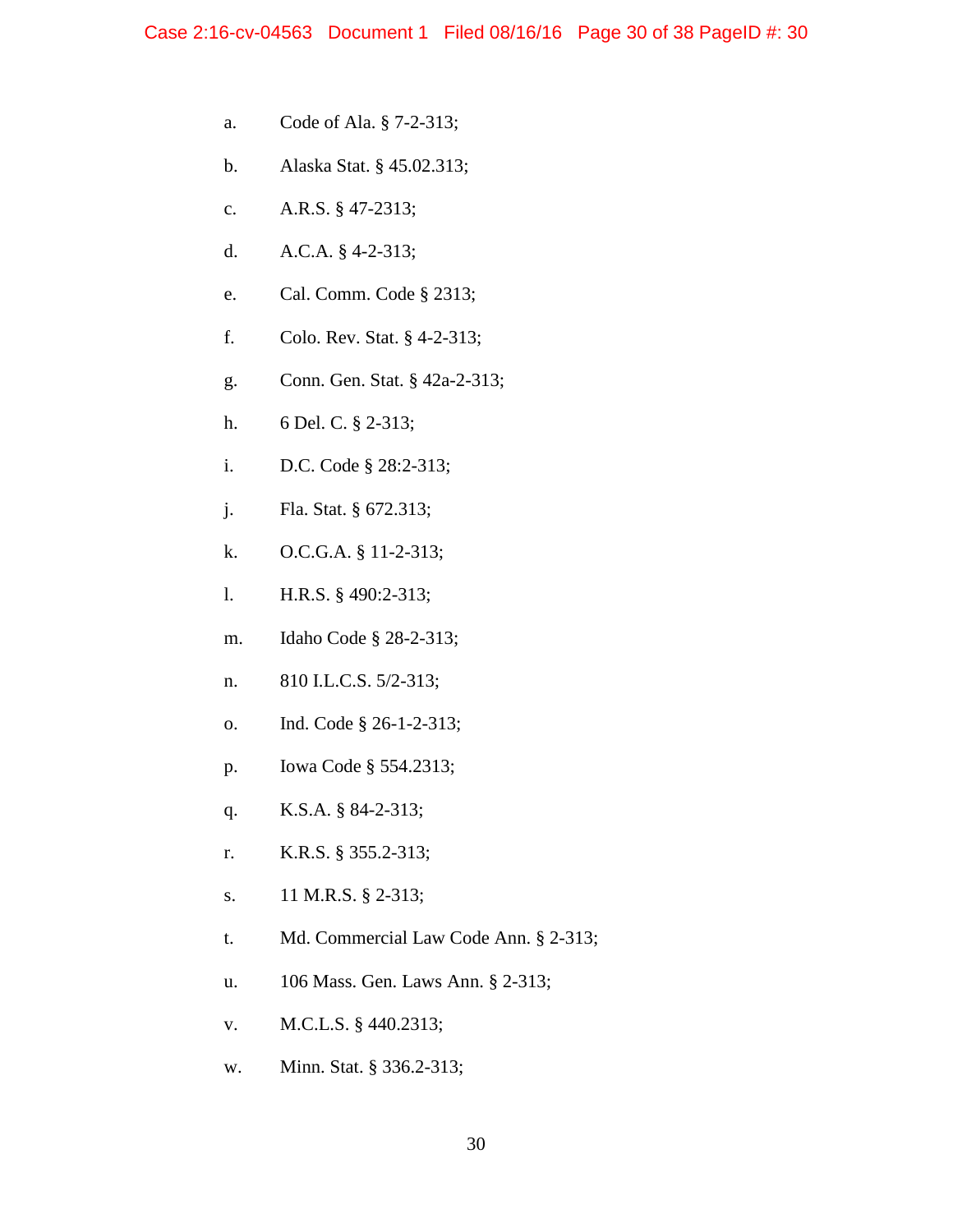- x. Miss. Code Ann. § 75-2-313;
- y. R.S. Mo. § 400.2-313;
- z. Mont. Code Anno. § 30-2-313;
- aa. Neb. Rev. Stat. § 2-313;
- bb. Nev. Rev. Stat. Ann. § 104.2313;
- cc. R.S.A. 382-A:2-313;
- dd. N.J. Stat. Ann. § 12A:2-313;
- ee. N.M. Stat. Ann. § 55-2-313;
- ff. N.Y. U.C.C. Law § 2-313;
- gg. N.C. Gen. Stat. § 25-2-313;
- hh. N.D. Cent. Code § 41-02-30;
- ii. II. O.R.C. Ann. § 1302.26;
- jj. 12A Okl. St. § 2-313;
- kk. Or. Rev. Stat. § 72-3130;
- ll. 13 Pa. Rev. Stat. § 72-3130;
- mm. R.I. Gen. Laws § 6A-2-313;
- nn. S.C. Code Ann. § 36-2-313;
- oo. S.D. Codified Laws, § 57A-2-313;
- pp. Tenn. Code Ann. § 47-2-313;
- qq. Tex. Bus. & Com. Code § 2.313;
- rr. Utah Code Ann. § 70A-2-313;
- ss. 9A V.S.A. § 2-313;
- tt. Va. Code Ann. § 59.1-504.2;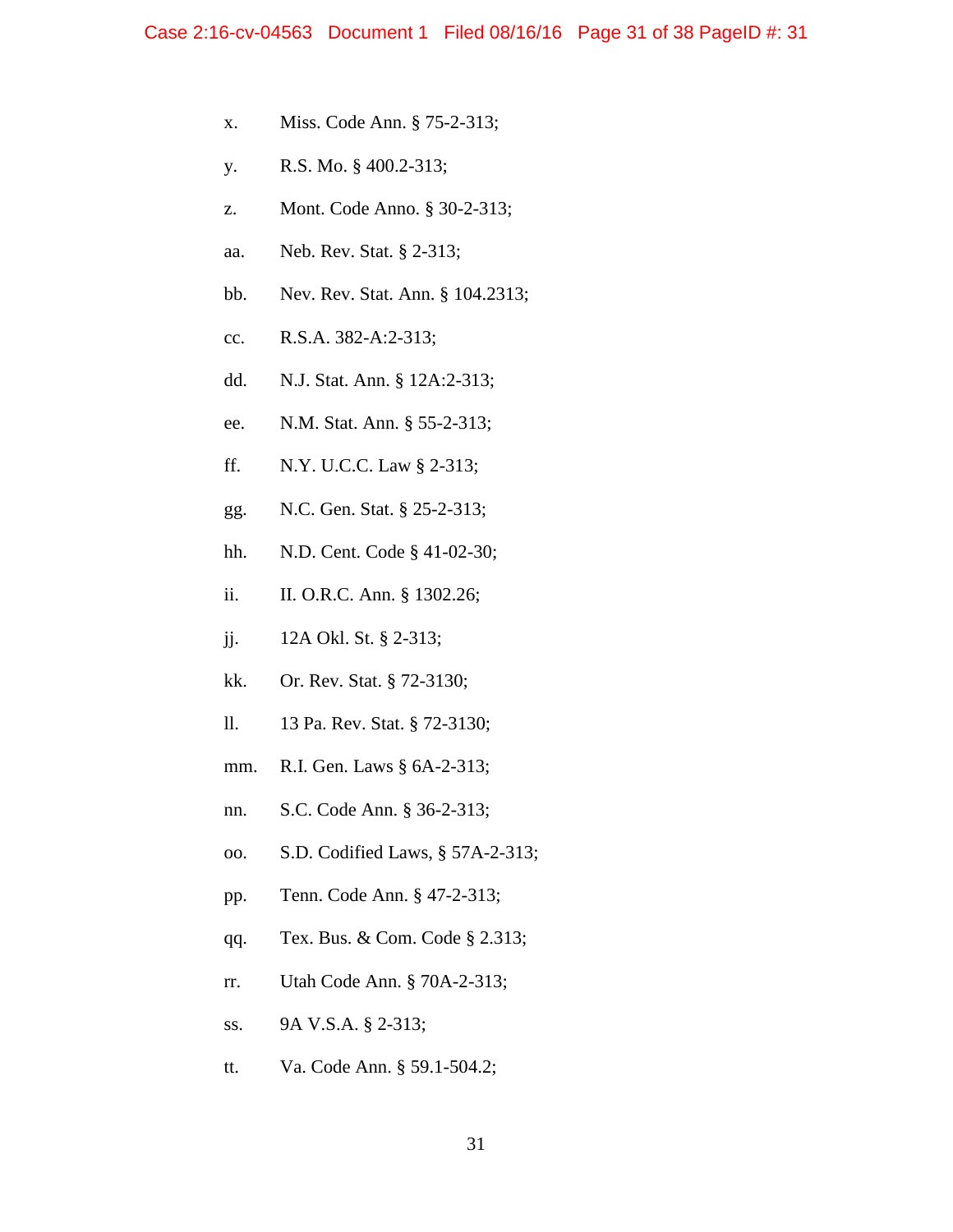- uu. Wash. Rev. Code Ann. § 6A.2-313;
- vv. W. Va. Code § 46-2-313;
- ww. Wis. Stat. § 402.313;
- xx. Wyo. Stat. § 34.1-2-313.

77. As a direct and proximate result of Defendant's breach of express warranty,

Plaintiff and Class Members were damaged in the amount of the price they paid for the Products, in an amount to be proven at trial.

# **FIFTH CAUSE OF ACTION VIOLATION OF THE MAGNUSON-MOSS WARRANTY ACT, 15 U.S.C. § 2301** *et seq***. (On Behalf of Plaintiff and All Class Members)**

78. Plaintiff repeats and realleges each and every allegation contained in the foregoing paragraphs as if fully set forth herein.

79. Plaintiff brings this claim individually and on behalf of all members of the Class.

Upon certification, the Class will consist of more than 100 named Plaintiffs.

80. The Magnuson-Moss Warranty Act provides a federal remedy for consumers who

have been damaged by the failure of a supplier or warrantor to comply with any obligation under

a written warranty or implied warranty, or other various obligations established under the

Magnuson-Moss Warranty Act, 15 U.S.C. § 2301 *et seq*.

81. The Products are "consumer products" within the meaning of the Magnuson-Moss Warranty Act, 15 U.S.C. § 2301(1).

82. Plaintiff and other members of the Class are "consumers" within the meaning of the Magnuson-Moss Warranty Act, 15 U.S.C. § 2301(3).

83. Defendant is a "supplier" and "warrantor" within the meaning of the Magnuson-Moss Warranty Act, 15 U.S.C. §§ 2301(4) & 2301(5).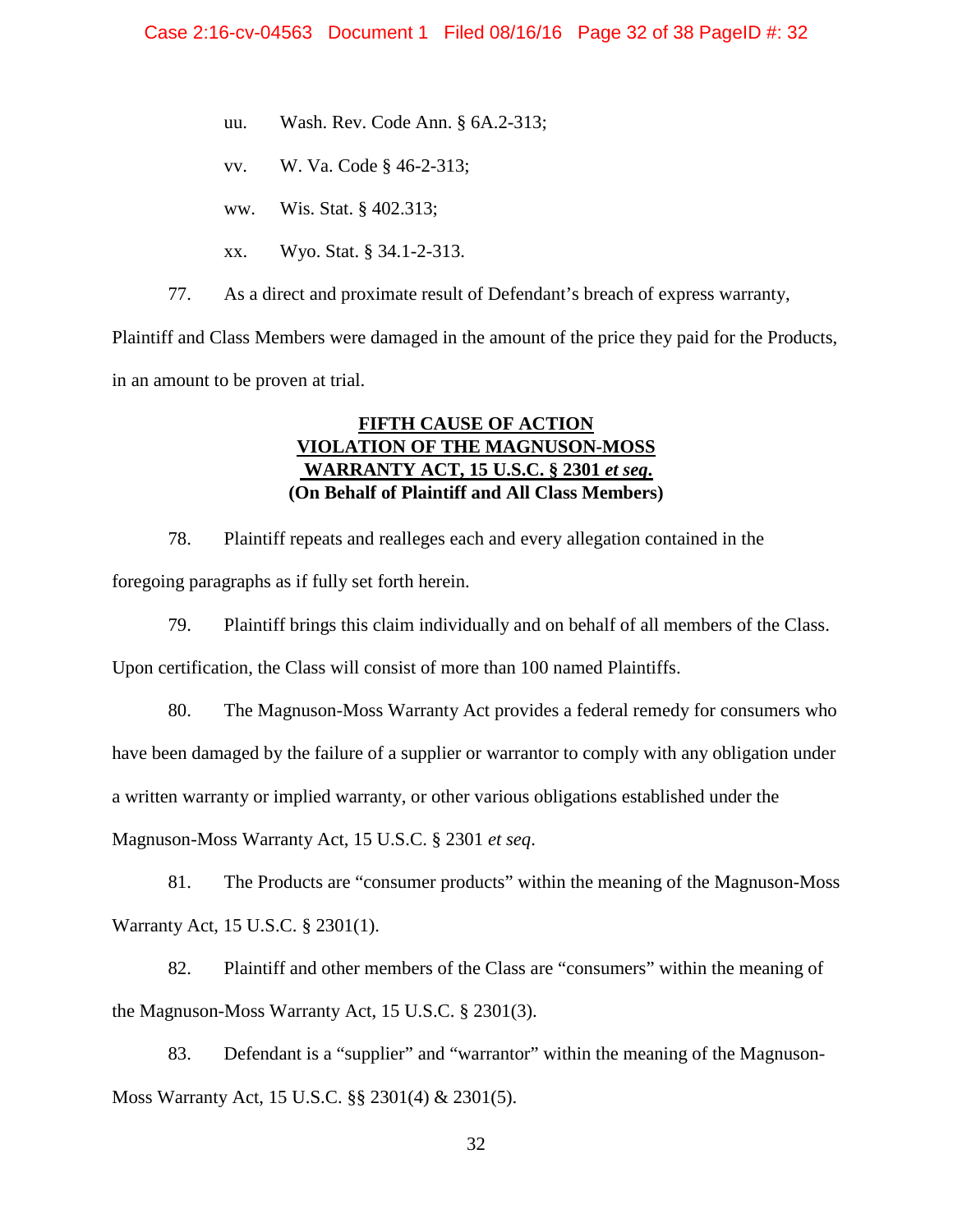#### Case 2:16-cv-04563 Document 1 Filed 08/16/16 Page 33 of 38 PageID #: 33

84. Defendant represented in writing that the Products are "All Natural".

85. These statements were made in connection with the sale of the Products and relate to the nature of the Products and affirm and promise that the Products are as represented and defect free and, as such, are "written warranties" within the meaning of the Magnuson-Moss Warranty Act, 15 U.S.C. § 2301(6)(A).

86. As alleged herein, Defendant breached the written warranty by selling consumers Products that are not "All Natural".

87. The Products do not conform to the Defendant's written warranty and therefore violate the Magnuson-Moss Warranty Act, 15 U.S.C. § 2301 *et seq*. Consequently, Plaintiff and the other members of the Class have suffered injury and are entitled to damages in an amount to be proven at trial.

# **SIXTH CAUSE OF ACTION BREACH OF IMPLIED WARRANTY OF MERCHANTIBILITY (On Behalf of Plaintiff and All Class Members)**

88. Plaintiff repeats and realleges each and every allegation contained in the foregoing paragraphs as if fully set forth herein.

89. Under the Uniform Commercial Code's implied warranty of merchantability, the Defendant warranted to Plaintiff and Class Members that the Products are "All Natural".

90. Defendant breached the implied warranty of merchantability in that Defendant's Products' ingredients deviate from the label and product description, and reasonable consumers expecting a product that conforms to its label would not accept the Defendant's Product if they knew that it actually contained synthetic ingredients, some of which are potentially harmful and are not "All Natural".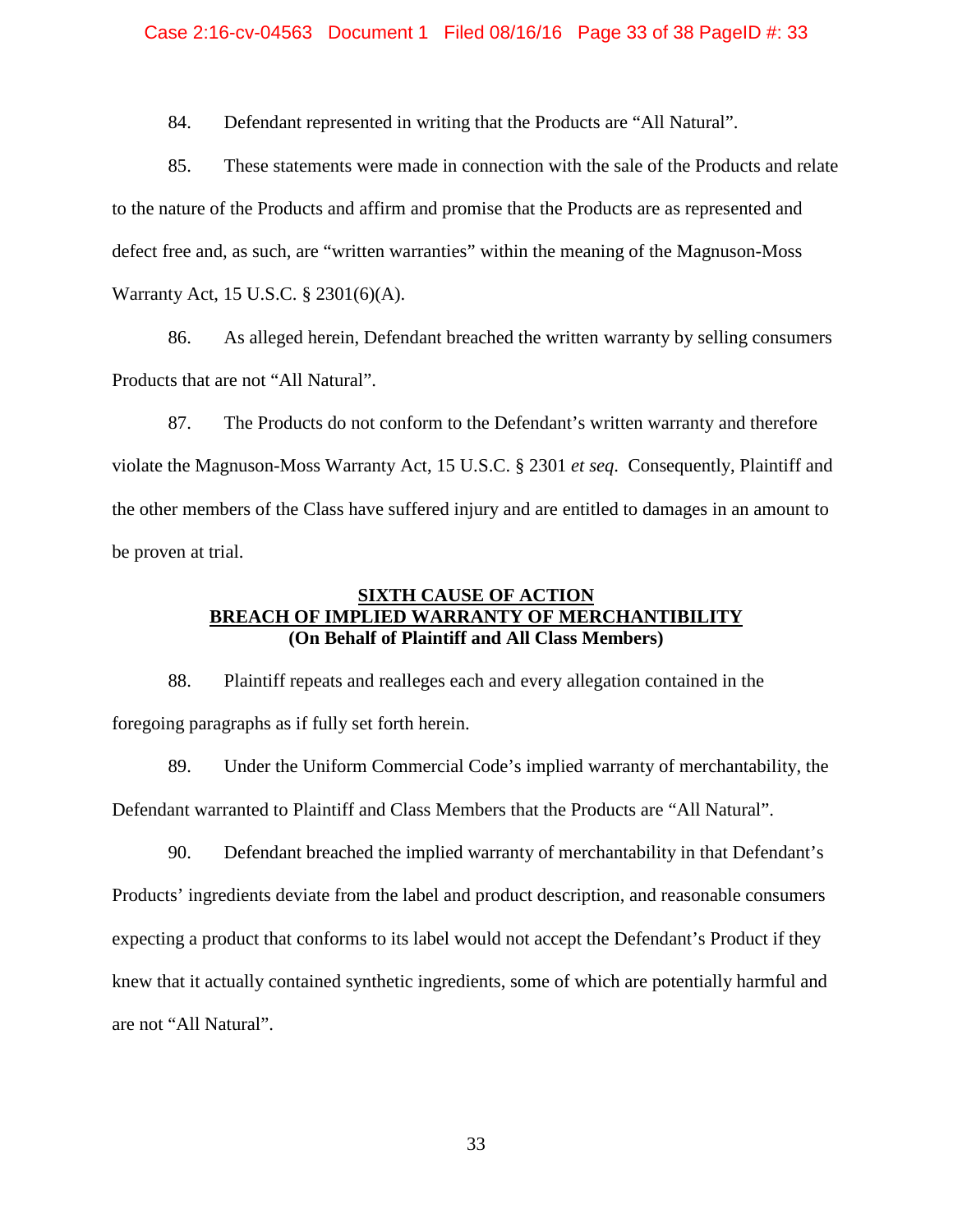# Case 2:16-cv-04563 Document 1 Filed 08/16/16 Page 34 of 38 PageID #: 34

91. Within a reasonable amount of time after the Plaintiff discovered that the Products contain synthetic ingredients, Plaintiff notified the Defendant of such breach.

92. The inability of the Defendant's Products to meet the label description was wholly due to the Defendant's fault and without Plaintiff's or Class Members' fault or neglect, and was solely due to the Defendant's manufacture and distribution of the Products to the public.

93. As a result of the foregoing, Plaintiff and Class Members have been damaged in the amount paid for the Defendant's Products, together with interest thereon from the date of purchase.

# **SEVENTH CAUSE OF ACTION BREACH OF IMPLIED WARRANTY OF FITNESS FOR A PARTICULAR PURPOSE (On Behalf of Plaintiff and All Class Members)**

94. Plaintiff repeats and realleges each and every allegation contained in the foregoing paragraphs as if fully set forth herein.

95. Defendant knew or had reason to know that the Plaintiff and other Class Members were buying its Products with the specific purpose of buying products that contained exclusively natural ingredients.

96. Plaintiff and the other Class Members, intending to use wholly natural products, relied on the Defendant in selecting its Products to fit their specific intended use.

97. Defendant held itself out as having particular knowledge of the Defendant's Products' ingredients and safety.

98. Plaintiff's and Class Members' reliance on Defendant in selecting Defendant's Products to fit their particular purpose was reasonable given Defendant's claims and representations in its advertising, packaging and labeling concerning the Products' ingredients and safety.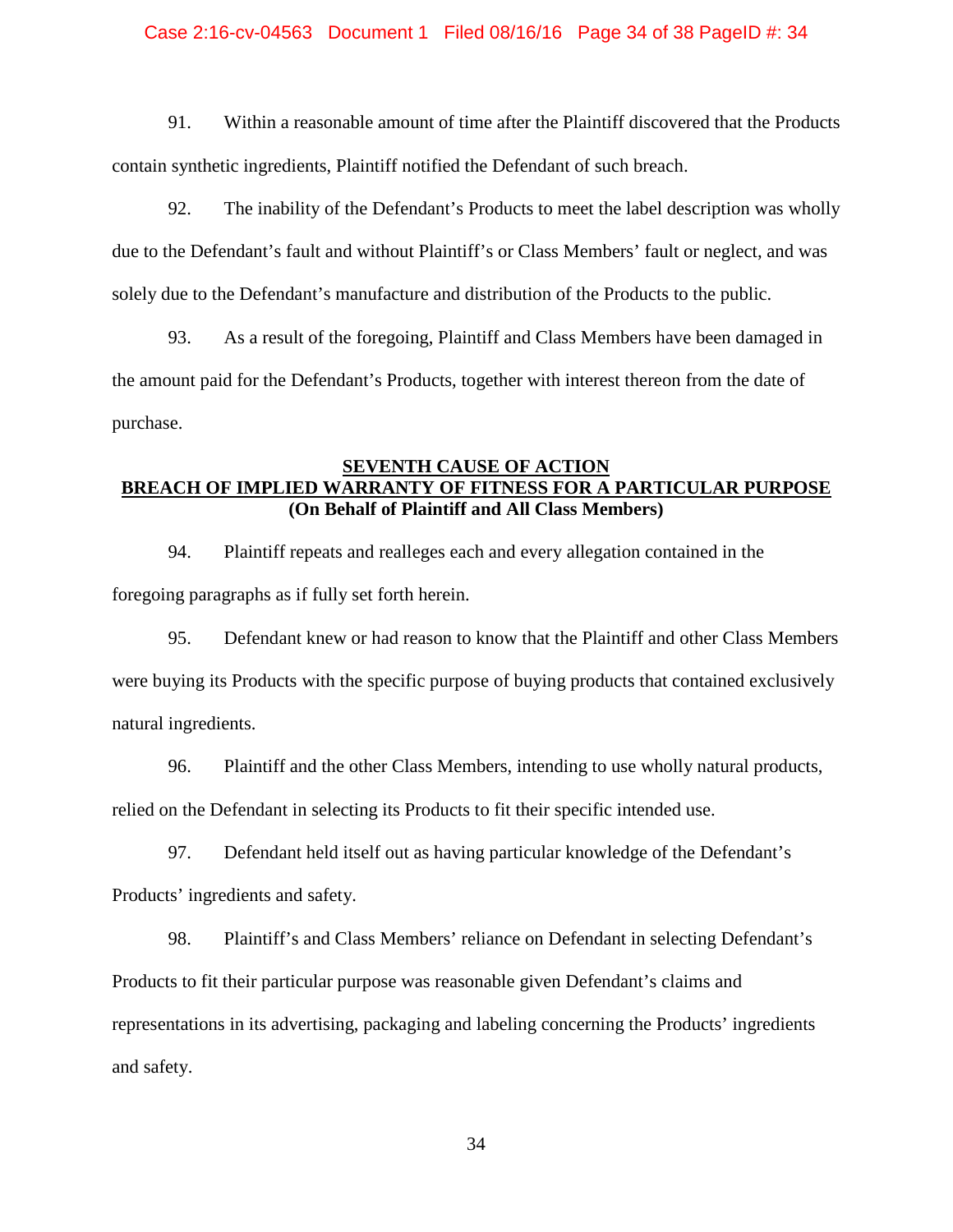#### Case 2:16-cv-04563 Document 1 Filed 08/16/16 Page 35 of 38 PageID #: 35

99. Plaintiff and the other Class Members' reliance on Defendant in selecting Defendant's Products to fit their particular use was reasonable given Defendant's particular knowledge of the Products it manufactures and distributes.

100. As a result of the foregoing, Plaintiff and Class Members have been damaged in the amount paid for the Defendant's Products, together with interest thereon from the date of purchase.

## **EIGHTH CAUSE OF ACTION COMMON LAW UNJUST ENRICHMENT (On Behalf of Plaintiff and All Class Members in the Alternative)**

101. Plaintiff repeats and realleges each and every allegation contained in the foregoing paragraphs as if fully set forth herein.

102. Plaintiff, on behalf of herself and consumers nationwide, brings a common law claim for unjust enrichment.

103. Defendant's conduct violated, *inter alia*, state and federal law by manufacturing, advertising, marketing, and selling its Products while misrepresenting and omitting material facts.

104. Defendant's unlawful conduct as described in this Complaint allowed Defendant to knowingly realize substantial revenues from selling its Products at the expense of, and to the detriment or impoverishment of, Plaintiff and Class Members, and to Defendant's benefit and enrichment. Defendant has thereby violated fundamental principles of justice, equity, and good conscience.

105. Plaintiff and Class Members conferred significant financial benefits and paid substantial compensation to Defendant for the Products, which were not as Defendant represented them to be.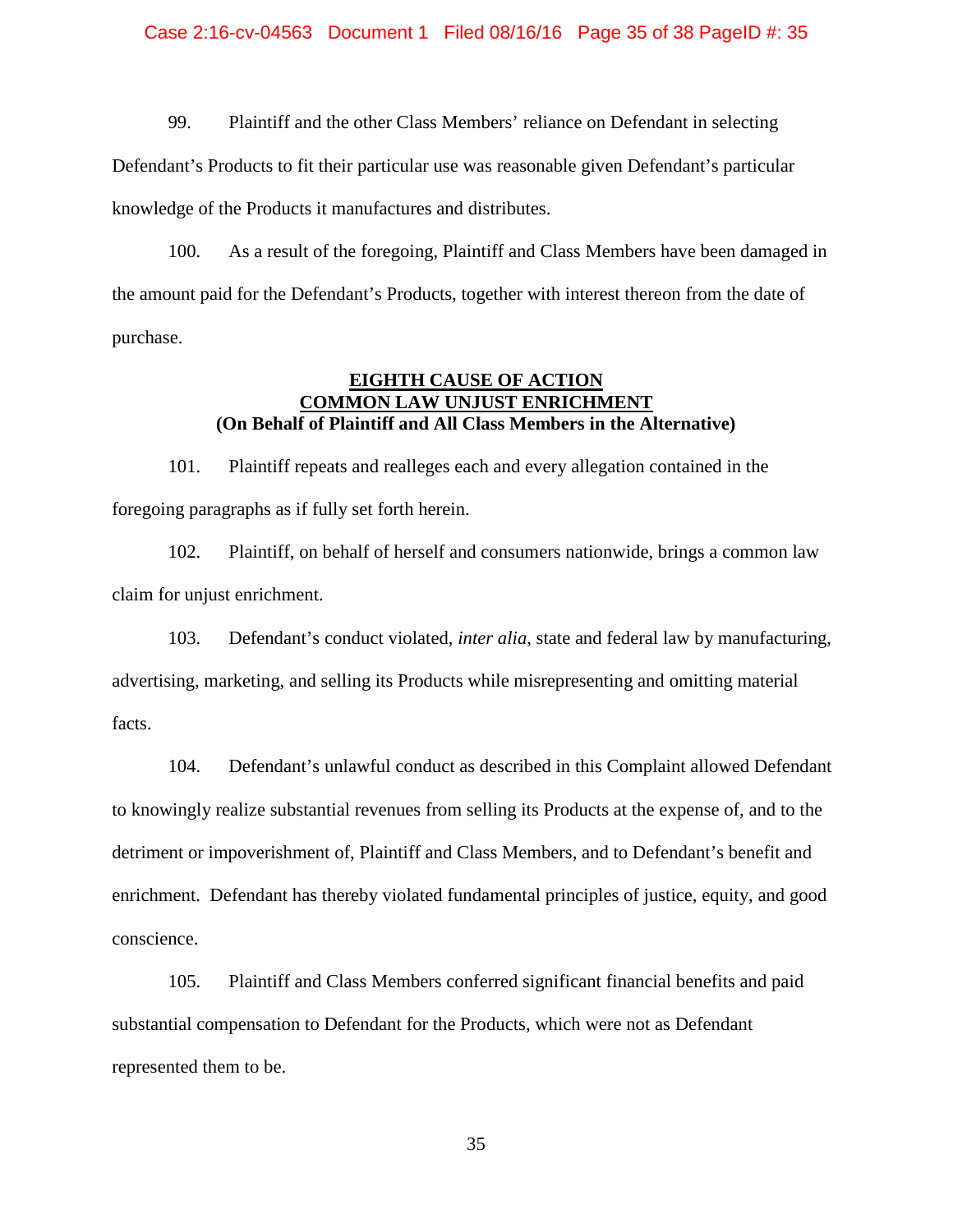#### Case 2:16-cv-04563 Document 1 Filed 08/16/16 Page 36 of 38 PageID #: 36

106. Under New York's common law principles of unjust enrichment, it is inequitable for Defendant to retain the benefits conferred by Plaintiff's and Class Members' overpayments.

107. Plaintiff and Class Members seek disgorgement of all profits resulting from such overpayments and establishment of a constructive trust from which Plaintiff and Class Members may seek restitution.

## **NINTH CAUSE OF ACTION NEGLIGENT MISREPRESENTATION (On Behalf of Plaintiff and All Class Members)**

108. Plaintiff repeats and realleges each and every allegation contained in all the foregoing paragraphs as if fully set forth herein.

109. Defendant, directly, or through its agents and employees, made false representations, concealments, and non-disclosures to Plaintiff and Class Members about its Products' ingredients.

110. In making these false, misleading, and deceptive representations and omissions, Defendant knew and intended that consumers would pay a premium for "All Natural", labeled products over comparable products that are not labeled as being "All Natural", furthering Defendant's private interest of increasing sales for its products and decreasing sales of products that are truthfully offered as "All Natural", by Defendant's competitors.

111. As an immediate, direct, and proximate result of Defendant's false, misleading, and deceptive statements and representations, Defendant injured Plaintiff and Class Members in that they paid a premium price for the Products which were not as represented.

112. In making the representations of fact to Plaintiff and Class Members described herein, Defendant has failed to fulfill its duties to disclose material facts about the Products. The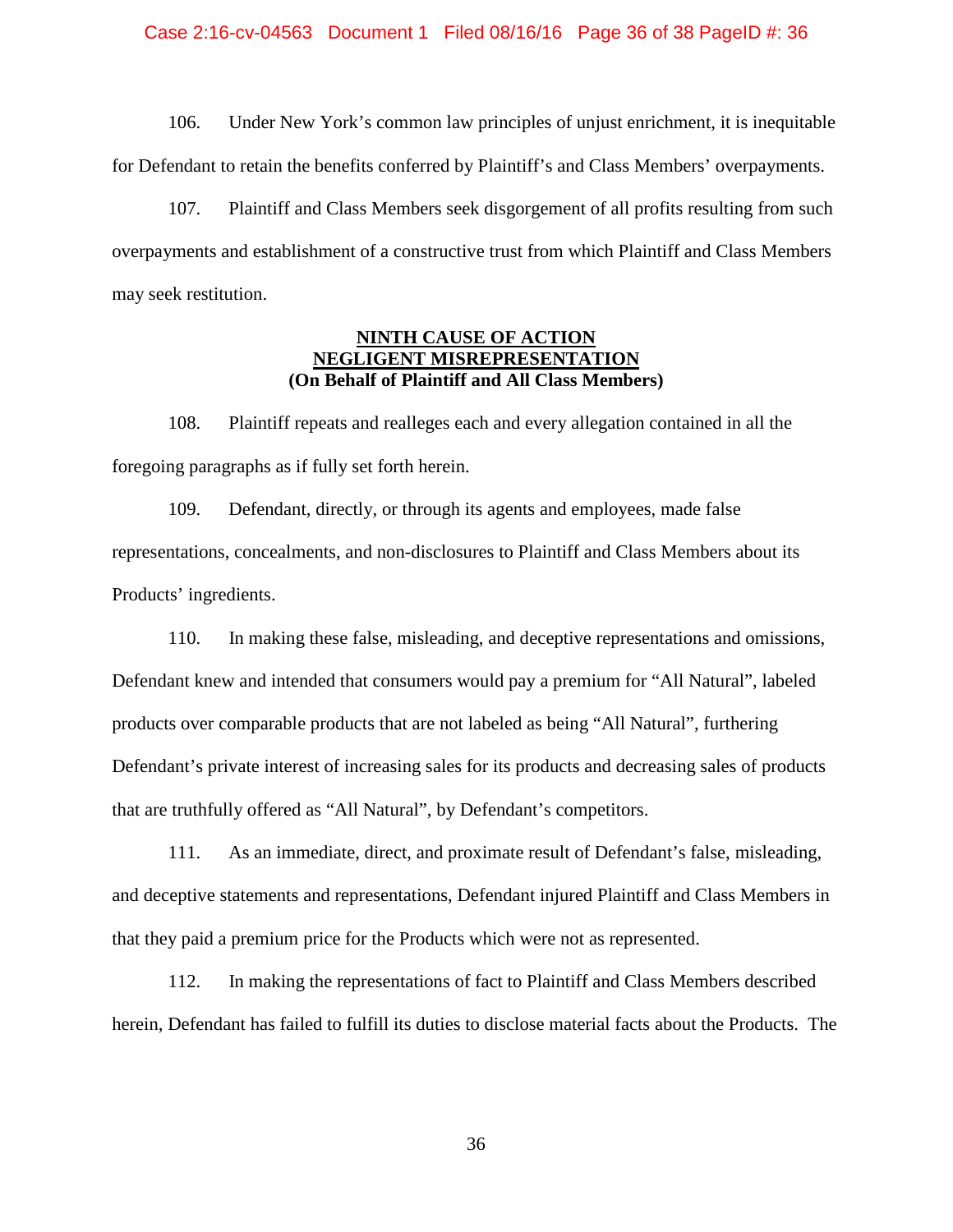#### Case 2:16-cv-04563 Document 1 Filed 08/16/16 Page 37 of 38 PageID #: 37

failure to disclose the true nature of the Products' ingredients was caused by Defendant's negligence and carelessness.

113. Defendant, in making these misrepresentations and omissions, and in doing the acts alleged above, knew or reasonably should have known that the misrepresentations were not true. Defendant made and intended the misrepresentations to induce the reliance of Plaintiff and Class Members.

114. The Plaintiff and Class Members relied on these false representations and nondisclosures by Defendant when purchasing the Products, upon which reliance was justified and reasonably foreseeable.

115. As a result of Defendant's wrongful conduct, Plaintiff and Class Members have suffered and continue to suffer economic losses and other general and specific damages, including amounts paid for the Products and any interest that would have been accrued on these monies, all in the amount to be determined at trial.

### **JURY DEMAND**

Plaintiff demands a trial by jury on all issues.

**WHEREFORE**, Plaintiff, on behalf of herself and the Class, prays for judgment as follows:

- (a) Declaring this action to be a proper class action and certifying Plaintiff as the representative of the Class under Rule 23 of the FRCP;
- (b) Entering preliminary and permanent injunctive relief against Defendant, directing Defendant to correct its practices and to comply with consumer protection statutes nationwide, including New York consumer protection laws;
- (c) Awarding monetary damages, including treble damages;
- (d) Awarding punitive damages;